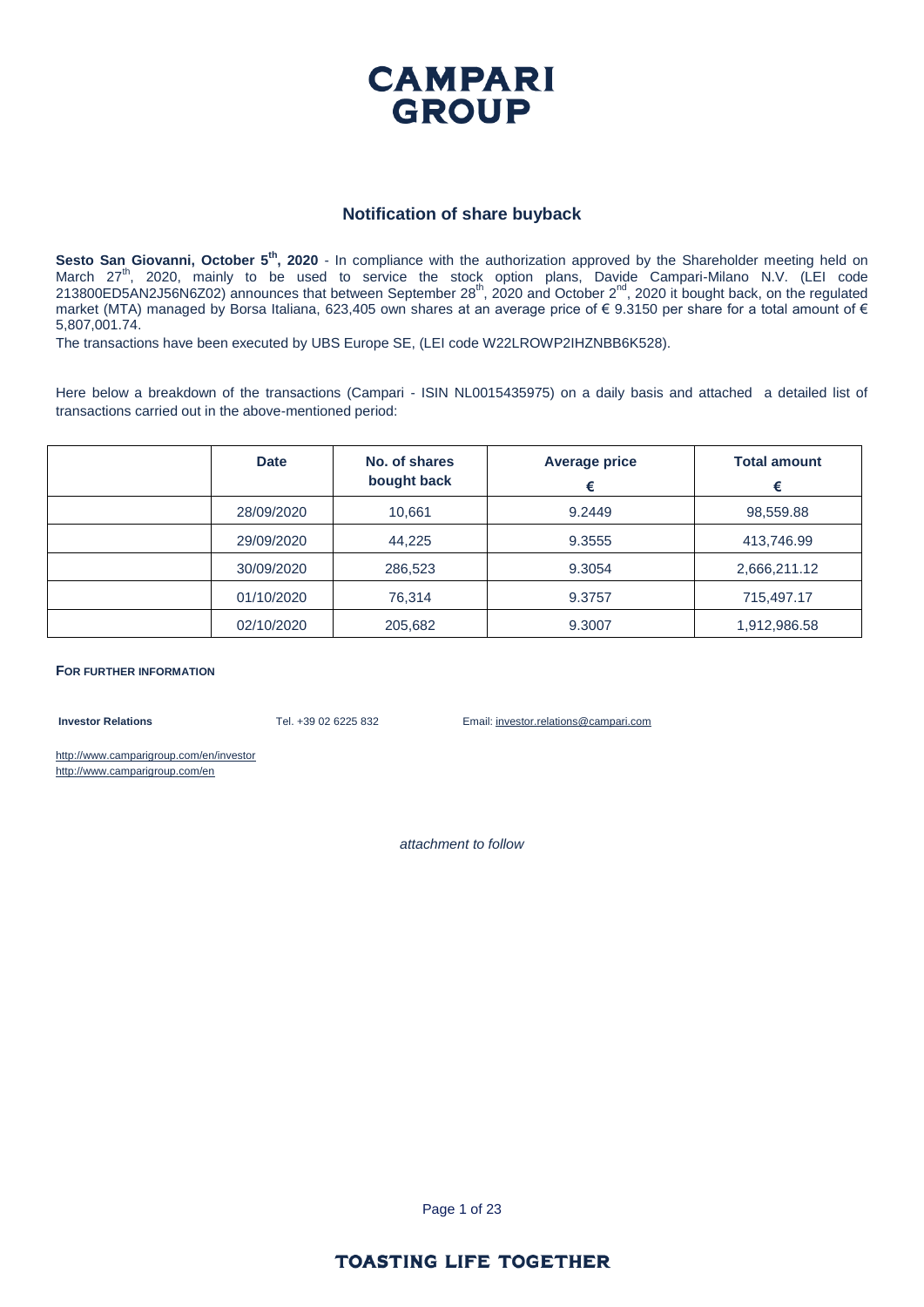# **CAMPARI**<br>GROUP

| <b>Date</b> | Hour       | A/V            | <b>Currency</b> | <b>Price</b> | <b>No.of shares</b> |
|-------------|------------|----------------|-----------------|--------------|---------------------|
| 28/09/2020  | 10:28:05   | A              | <b>EUR</b>      | 9,25         | 1055                |
| 28/09/2020  | 10:09:35   | A              | <b>EUR</b>      | 9,222        | 617                 |
| 28/09/2020  | 10:09:25   | A              | <b>EUR</b>      | 9,222        | 608                 |
| 28/09/2020  | 09:53:54   | A              | <b>EUR</b>      | 9,244        | 1196                |
| 28/09/2020  | 09:53:27   | Α              | <b>EUR</b>      | 9,25         | 1054                |
| 28/09/2020  | 09:42:42   | Α              | <b>EUR</b>      | 9,25         | 1107                |
| 28/09/2020  | 09:42:42   | Α              | <b>EUR</b>      | 9,25         | 1549                |
| 28/09/2020  | 09:42:42   | A              | <b>EUR</b>      | 9,25         | 152                 |
| 28/09/2020  | 09:41:53   | Α              | <b>EUR</b>      | 9,25         | 50                  |
| 28/09/2020  | 09:41:53   | A              | <b>EUR</b>      | 9,25         | 1145                |
| 28/09/2020  | 09:41:53   | A              | <b>EUR</b>      | 9,25         | 55                  |
| 28/09/2020  | 09:32:15   | A              | <b>EUR</b>      | 9,25         | 976                 |
| 28/09/2020  | 08:16:36   | Α              | <b>EUR</b>      | 9,238        | 1097                |
| 29/09/2020  | 16:28:09   | A              | <b>EUR</b>      | 9,355        | 611                 |
| 29/09/2020  | 16:24:48   | A              | <b>EUR</b>      | 9,358        | 1004                |
| 29/09/2020  | 16:20:07   | A              | <b>EUR</b>      | 9,35         | 190                 |
| 29/09/2020  | 16:20:07   | Α              | <b>EUR</b>      | 9,35         | 686                 |
| 29/09/2020  | 16:20:07   | A              | <b>EUR</b>      | 9,35         | 17                  |
| 29/09/2020  | 16:19:20   | A              | <b>EUR</b>      | 9,345        | 226                 |
| 29/09/2020  | 16:19:20   | A              | <b>EUR</b>      | 9,345        | 715                 |
| 29/09/2020  | 16:19:20   | Α              | <b>EUR</b>      | 9,345        | 852                 |
| 29/09/2020  | 16:19:20   | A              | <b>EUR</b>      | 9,345        | 1026                |
| 29/09/2020  | 16:18:58   | Α              | <b>EUR</b>      | 9,343        | 853                 |
| 29/09/2020  | 16:17:12   | Α              | <b>EUR</b>      | 9,345        | 905                 |
| 29/09/2020  | 16:17:09   | Α              | <b>EUR</b>      | 9,346        | 750                 |
| 29/09/2020  | 16:16:54   | Α              | <b>EUR</b>      | 9,347        | 1044                |
| 29/09/2020  | 16:16:54   | Α              | <b>EUR</b>      | 9,349        | 500                 |
| 29/09/2020  | 16:16:54   | Α              | <b>EUR</b>      | 9,35         | 1359                |
| 29/09/2020  | 16:16:54 A |                | EUR             | 9,35         | 855                 |
| 29/09/2020  | 16:16:54 A |                | <b>EUR</b>      | 9,35         | 962                 |
| 29/09/2020  | 16:16:54   | A              | <b>EUR</b>      | 9,35         | 2478                |
| 29/09/2020  | 16:16:54 A |                | <b>EUR</b>      | 9,35         | 123                 |
| 29/09/2020  | 16:16:54 A |                | <b>EUR</b>      | 9,35         | 1011                |
| 29/09/2020  | 16:16:54   | A              | <b>EUR</b>      | 9,35         | 1098                |
| 29/09/2020  | 16:16:54 A |                | <b>EUR</b>      | 9,35         | 1326                |
| 29/09/2020  | 16:14:13   | A              | <b>EUR</b>      | 9,345        | 993                 |
| 29/09/2020  | 16:13:50   | A              | <b>EUR</b>      | 9,348        | 10                  |
| 29/09/2020  | 16:13:50   | $\overline{A}$ | <b>EUR</b>      | 9,348        | 293                 |
| 29/09/2020  | 16:12:21   | $\mathsf{A}$   | <b>EUR</b>      | 9,347        | 935                 |
| 29/09/2020  | 16:12:21   | $\mathsf{A}$   | <b>EUR</b>      | 9,346        | 1017                |
| 29/09/2020  | 16:12:21   | $\mathsf{A}$   | <b>EUR</b>      | 9,347        | 870                 |
| 29/09/2020  | 16:06:07 A |                | <b>EUR</b>      | 9,34         | 716                 |

Page 2 of 23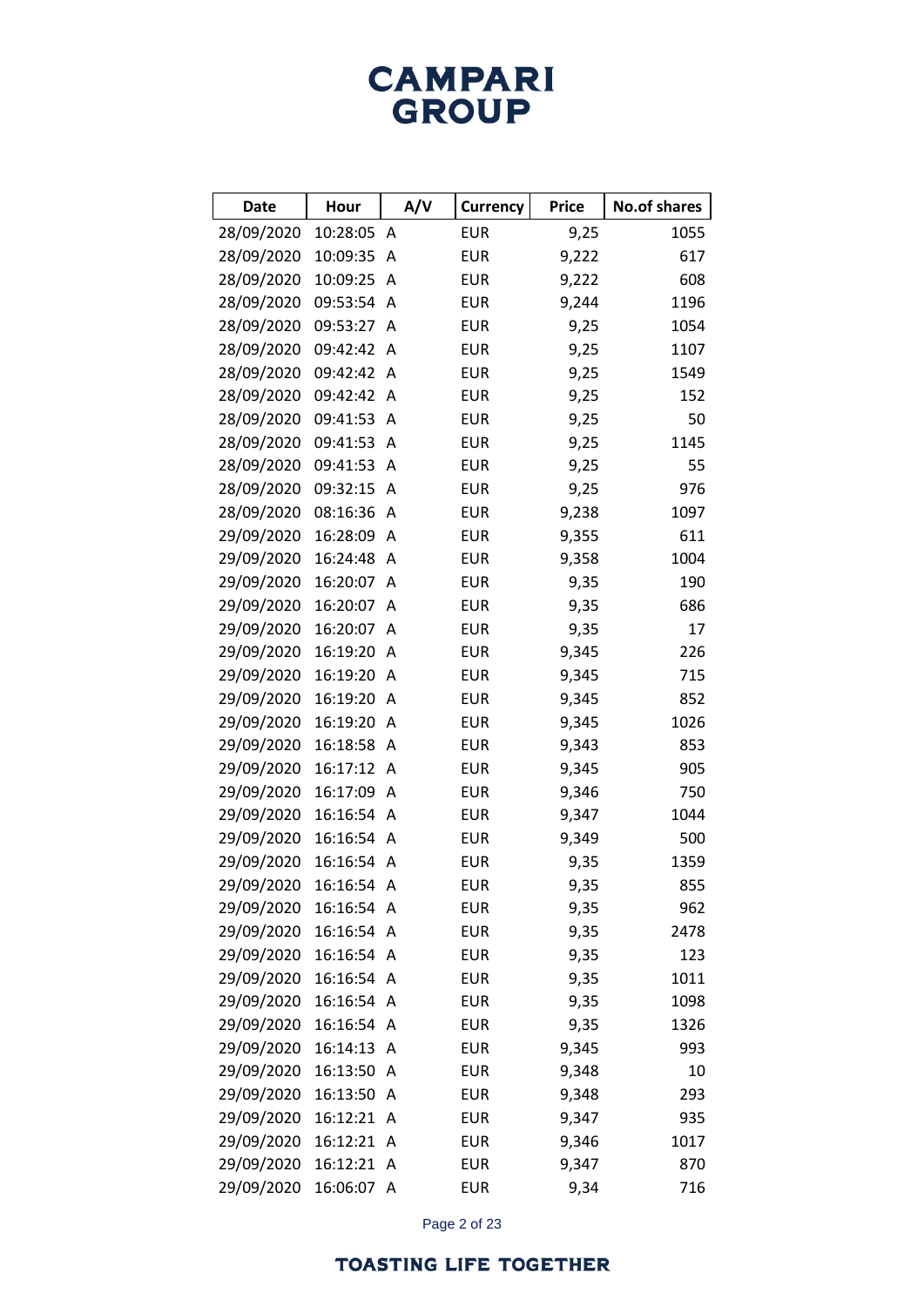| 29/09/2020 | 16:06:07 | Α | <b>EUR</b> | 9,34  | 206  |
|------------|----------|---|------------|-------|------|
| 29/09/2020 | 15:58:51 | Α | <b>EUR</b> | 9,34  | 1015 |
| 29/09/2020 | 15:56:39 | Α | <b>EUR</b> | 9,344 | 397  |
| 29/09/2020 | 15:56:28 | Α | <b>EUR</b> | 9,345 | 9    |
| 29/09/2020 | 15:56:28 | Α | <b>EUR</b> | 9,345 | 10   |
| 29/09/2020 | 15:56:28 | A | <b>EUR</b> | 9,345 | 507  |
| 29/09/2020 | 15:48:12 | Α | <b>EUR</b> | 9,357 | 976  |
| 29/09/2020 | 15:41:47 | A | <b>EUR</b> | 9,341 | 860  |
| 29/09/2020 | 15:34:24 | Α | <b>EUR</b> | 9,352 | 863  |
| 29/09/2020 | 15:27:41 | A | <b>EUR</b> | 9,363 | 869  |
| 29/09/2020 | 15:27:41 | Α | <b>EUR</b> | 9,363 | 1124 |
| 29/09/2020 | 15:25:41 | Α | <b>EUR</b> | 9,37  | 897  |
| 29/09/2020 | 15:25:41 | Α | <b>EUR</b> | 9,37  | 999  |
| 29/09/2020 | 15:25:41 | Α | <b>EUR</b> | 9,37  | 856  |
| 29/09/2020 | 14:51:13 | Α | <b>EUR</b> | 9,367 | 1038 |
| 29/09/2020 | 14:48:43 | Α | <b>EUR</b> | 9,37  | 992  |
| 29/09/2020 | 14:46:18 | Α | <b>EUR</b> | 9,37  | 261  |
| 29/09/2020 | 14:43:38 | Α | <b>EUR</b> | 9,37  | 394  |
| 29/09/2020 | 14:43:38 | Α | <b>EUR</b> | 9,369 | 477  |
| 29/09/2020 | 14:43:38 | Α | <b>EUR</b> | 9,37  | 881  |
| 29/09/2020 | 14:43:38 | Α | <b>EUR</b> | 9,37  | 976  |
| 29/09/2020 | 14:43:38 | Α | <b>EUR</b> | 9,37  | 886  |
| 29/09/2020 | 14:26:36 | Α | <b>EUR</b> | 9,368 | 750  |
| 29/09/2020 | 14:26:36 | Α | <b>EUR</b> | 9,37  | 501  |
| 29/09/2020 | 14:26:36 | Α | <b>EUR</b> | 9,37  | 442  |
| 29/09/2020 | 14:26:36 | Α | <b>EUR</b> | 9,37  | 871  |
| 29/09/2020 | 14:26:36 | Α | <b>EUR</b> | 9,37  | 878  |
| 29/09/2020 | 14:26:36 | Α | <b>EUR</b> | 9,37  | 930  |
| 29/09/2020 | 13:25:51 | Α | <b>EUR</b> | 9,37  | 935  |
| 30/09/2020 | 16:28:27 | Α | <b>EUR</b> | 9,329 | 442  |
| 30/09/2020 | 16:28:04 | A | <b>EUR</b> | 9,331 | 891  |
| 30/09/2020 | 16:28:04 | A | <b>EUR</b> | 9,331 | 39   |
| 30/09/2020 | 16:28:04 | A | <b>EUR</b> | 9,331 | 7    |
| 30/09/2020 | 16:27:43 | Α | <b>EUR</b> | 9,336 | 1624 |
| 30/09/2020 | 16:27:02 | Α | <b>EUR</b> | 9,338 | 850  |
| 30/09/2020 | 16:26:39 | A | <b>EUR</b> | 9,339 | 693  |
| 30/09/2020 | 16:26:19 | Α | <b>EUR</b> | 9,338 | 880  |
| 30/09/2020 | 16:26:19 | Α | <b>EUR</b> | 9,338 | 14   |
| 30/09/2020 | 16:26:19 | Α | <b>EUR</b> | 9,338 | 10   |
| 30/09/2020 | 16:25:57 | A | <b>EUR</b> | 9,338 | 946  |
| 30/09/2020 | 16:24:58 | Α | <b>EUR</b> | 9,332 | 854  |
| 30/09/2020 | 16:24:53 | Α | <b>EUR</b> | 9,332 | 392  |
| 30/09/2020 | 16:24:53 | A | <b>EUR</b> | 9,332 | 514  |

Page 3 of 23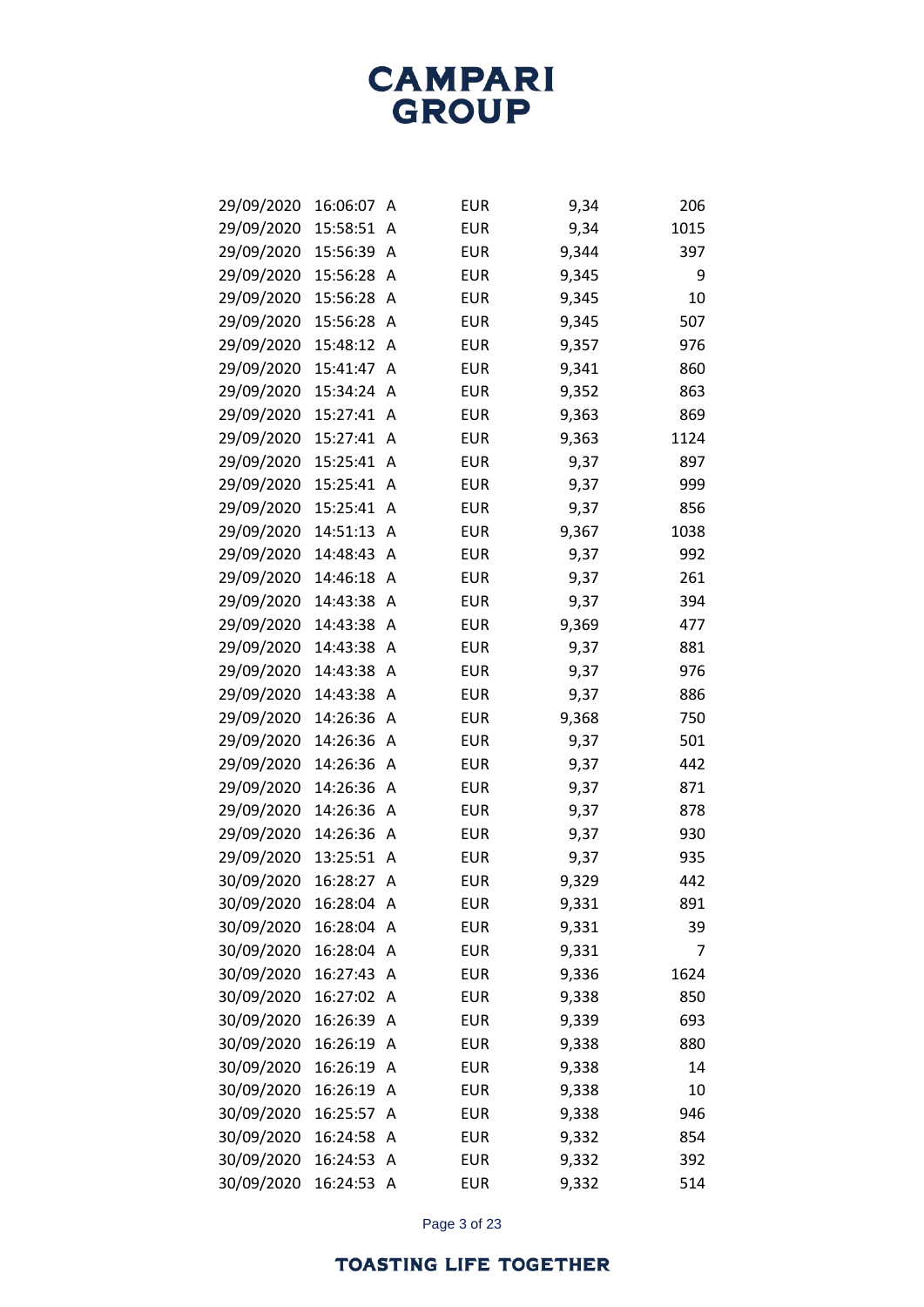| 30/09/2020 | 16:24:08   | Α | <b>EUR</b> | 9,329 | 959  |
|------------|------------|---|------------|-------|------|
| 30/09/2020 | 16:22:57   | Α | <b>EUR</b> | 9,327 | 978  |
| 30/09/2020 | 16:22:27   | Α | <b>EUR</b> | 9,327 | 1169 |
| 30/09/2020 | 16:22:07   | Α | <b>EUR</b> | 9,328 | 585  |
| 30/09/2020 | 16:21:10   | Α | <b>EUR</b> | 9,328 | 842  |
| 30/09/2020 | 16:20:59   | Α | <b>EUR</b> | 9,328 | 11   |
| 30/09/2020 | 16:20:59   | Α | <b>EUR</b> | 9,328 | 14   |
| 30/09/2020 | 16:20:59   | Α | <b>EUR</b> | 9,328 | 54   |
| 30/09/2020 | 16:20:59   | Α | <b>EUR</b> | 9,328 | 11   |
| 30/09/2020 | 16:20:59   | Α | <b>EUR</b> | 9,328 | 246  |
| 30/09/2020 | 16:20:59   | Α | <b>EUR</b> | 9,328 | 274  |
| 30/09/2020 | 16:19:58   | Α | <b>EUR</b> | 9,332 | 507  |
| 30/09/2020 | 16:19:58   | Α | <b>EUR</b> | 9,332 | 510  |
| 30/09/2020 | 16:19:52   | Α | <b>EUR</b> | 9,333 | 14   |
| 30/09/2020 | 16:18:40   | Α | <b>EUR</b> | 9,336 | 800  |
| 30/09/2020 | 16:18:40   | Α | <b>EUR</b> | 9,336 | 1033 |
| 30/09/2020 | 16:16:27   | Α | <b>EUR</b> | 9,332 | 326  |
| 30/09/2020 | 16:16:27   | Α | <b>EUR</b> | 9,332 | 567  |
| 30/09/2020 | 16:16:13   | Α | <b>EUR</b> | 9,335 | 934  |
| 30/09/2020 | 16:14:47   | Α | <b>EUR</b> | 9,323 | 839  |
| 30/09/2020 | 16:14:29   | Α | <b>EUR</b> | 9,323 | 404  |
| 30/09/2020 | 16:13:07   | A | <b>EUR</b> | 9,324 | 266  |
| 30/09/2020 | 16:13:07   | Α | <b>EUR</b> | 9,324 | 750  |
| 30/09/2020 | 16:13:07   | Α | <b>EUR</b> | 9,323 | 1018 |
| 30/09/2020 | 16:10:39   | Α | <b>EUR</b> | 9,32  | 839  |
| 30/09/2020 | 16:09:53   | Α | <b>EUR</b> | 9,322 | 110  |
| 30/09/2020 | 16:09:53   | Α | <b>EUR</b> | 9,322 | 750  |
| 30/09/2020 | 16:09:47   | Α | <b>EUR</b> | 9,323 | 52   |
| 30/09/2020 | 16:09:47   | Α | <b>EUR</b> | 9,323 | 239  |
| 30/09/2020 | 16:09:14   | Α | <b>EUR</b> | 9,323 | 68   |
| 30/09/2020 | 16:09:14   | Α | <b>EUR</b> | 9,323 | 950  |
| 30/09/2020 | 16:07:28   | Α | <b>EUR</b> | 9,321 | 950  |
| 30/09/2020 | 16:07:28   | Α | <b>EUR</b> | 9,321 | 4    |
| 30/09/2020 | 16:07:28   | Α | <b>EUR</b> | 9,322 | 861  |
| 30/09/2020 | 16:05:50   | Α | <b>EUR</b> | 9,328 | 1000 |
| 30/09/2020 | 16:05:12   | A | <b>EUR</b> | 9,331 | 888  |
| 30/09/2020 | 16:04:55   | Α | <b>EUR</b> | 9,332 | 1035 |
| 30/09/2020 | 16:04:13   | Α | <b>EUR</b> | 9,318 | 931  |
| 30/09/2020 | 16:02:09   | Α | <b>EUR</b> | 9,311 | 14   |
| 30/09/2020 | 16:02:09   | A | <b>EUR</b> | 9,311 | 251  |
| 30/09/2020 | 16:01:43   | A | <b>EUR</b> | 9,309 | 14   |
| 30/09/2020 | 16:00:34   | Α | <b>EUR</b> | 9,31  | 1002 |
| 30/09/2020 | 15:57:44 A |   | EUR        | 9,315 | 135  |

Page 4 of 23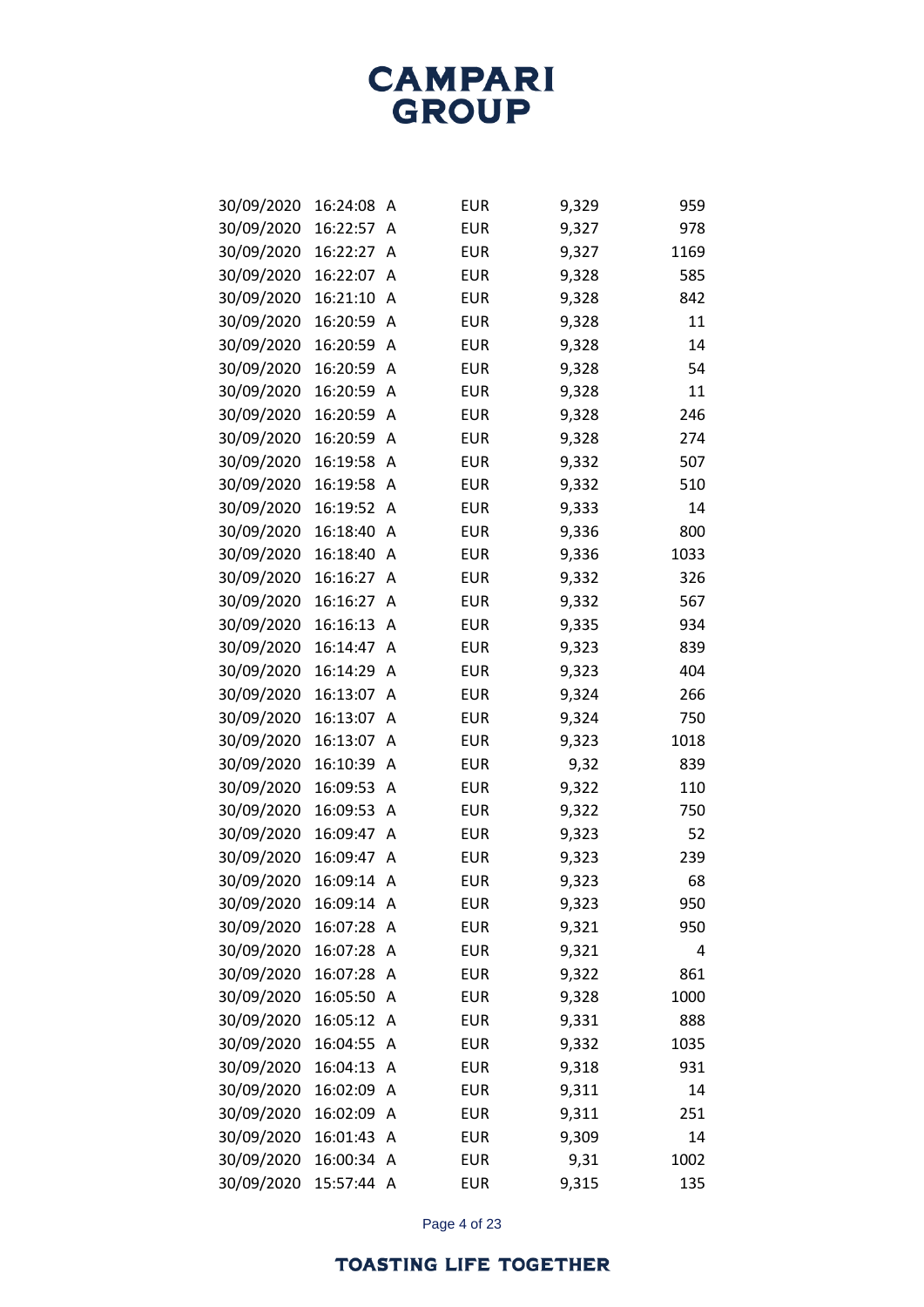| 30/09/2020 | 15:57:44 | Α | <b>EUR</b> | 9,315 | 850  |
|------------|----------|---|------------|-------|------|
| 30/09/2020 | 15:57:44 | Α | <b>EUR</b> | 9,315 | 920  |
| 30/09/2020 | 15:57:25 | Α | <b>EUR</b> | 9,316 | 242  |
| 30/09/2020 | 15:56:45 | Α | <b>EUR</b> | 9,316 | 243  |
| 30/09/2020 | 15:55:37 | Α | <b>EUR</b> | 9,318 | 1019 |
| 30/09/2020 | 15:54:16 | A | <b>EUR</b> | 9,32  | 916  |
| 30/09/2020 | 15:52:30 | Α | <b>EUR</b> | 9,328 | 515  |
| 30/09/2020 | 15:52:30 | A | <b>EUR</b> | 9,328 | 345  |
| 30/09/2020 | 15:52:26 | Α | <b>EUR</b> | 9,33  | 964  |
| 30/09/2020 | 15:49:53 | A | <b>EUR</b> | 9,321 | 485  |
| 30/09/2020 | 15:49:53 | Α | <b>EUR</b> | 9,321 | 464  |
| 30/09/2020 | 15:49:53 | Α | <b>EUR</b> | 9,322 | 898  |
| 30/09/2020 | 15:48:08 | Α | <b>EUR</b> | 9,323 | 795  |
| 30/09/2020 | 15:48:08 | A | <b>EUR</b> | 9,323 | 114  |
| 30/09/2020 | 15:46:55 | Α | <b>EUR</b> | 9,325 | 900  |
| 30/09/2020 | 15:45:23 | Α | <b>EUR</b> | 9,324 | 849  |
| 30/09/2020 | 15:45:09 | A | <b>EUR</b> | 9,325 | 220  |
| 30/09/2020 | 15:45:09 | A | <b>EUR</b> | 9,325 | 14   |
| 30/09/2020 | 15:45:09 | Α | <b>EUR</b> | 9,325 | 10   |
| 30/09/2020 | 15:44:14 | Α | <b>EUR</b> | 9,325 | 750  |
| 30/09/2020 | 15:43:51 | Α | <b>EUR</b> | 9,322 | 32   |
| 30/09/2020 | 15:43:51 | Α | <b>EUR</b> | 9,322 | 950  |
| 30/09/2020 | 15:43:35 | Α | <b>EUR</b> | 9,32  | 3    |
| 30/09/2020 | 15:43:19 | Α | <b>EUR</b> | 9,319 | 14   |
| 30/09/2020 | 15:43:19 | Α | <b>EUR</b> | 9,319 | 14   |
| 30/09/2020 | 15:43:19 | A | <b>EUR</b> | 9,319 | 1    |
| 30/09/2020 | 15:42:21 | Α | <b>EUR</b> | 9,317 | 14   |
| 30/09/2020 | 15:41:02 | Α | <b>EUR</b> | 9,317 | 944  |
| 30/09/2020 | 15:39:30 | Α | <b>EUR</b> | 9,313 | 459  |
| 30/09/2020 | 15:39:30 | Α | <b>EUR</b> | 9,313 | 446  |
| 30/09/2020 | 15:38:39 | A | <b>EUR</b> | 9,312 | 14   |
| 30/09/2020 | 15:38:39 | A | <b>EUR</b> | 9,312 | 98   |
| 30/09/2020 | 15:38:39 | Α | <b>EUR</b> | 9,312 | 221  |
| 30/09/2020 | 15:38:39 | Α | <b>EUR</b> | 9,312 | 853  |
| 30/09/2020 | 15:38:29 | Α | <b>EUR</b> | 9,312 | 177  |
| 30/09/2020 | 15:38:29 | A | <b>EUR</b> | 9,312 | 750  |
| 30/09/2020 | 15:38:24 | Α | <b>EUR</b> | 9,314 | 189  |
| 30/09/2020 | 15:37:07 | Α | <b>EUR</b> | 9,313 | 10   |
| 30/09/2020 | 15:36:07 | Α | <b>EUR</b> | 9,313 | 850  |
| 30/09/2020 | 15:34:16 | Α | <b>EUR</b> | 9,31  | 1032 |
| 30/09/2020 | 15:33:07 | Α | <b>EUR</b> | 9,31  | 217  |
| 30/09/2020 | 15:32:27 | Α | <b>EUR</b> | 9,313 | 898  |
| 30/09/2020 | 15:32:27 | Α | <b>EUR</b> | 9,314 | 74   |

Page 5 of 23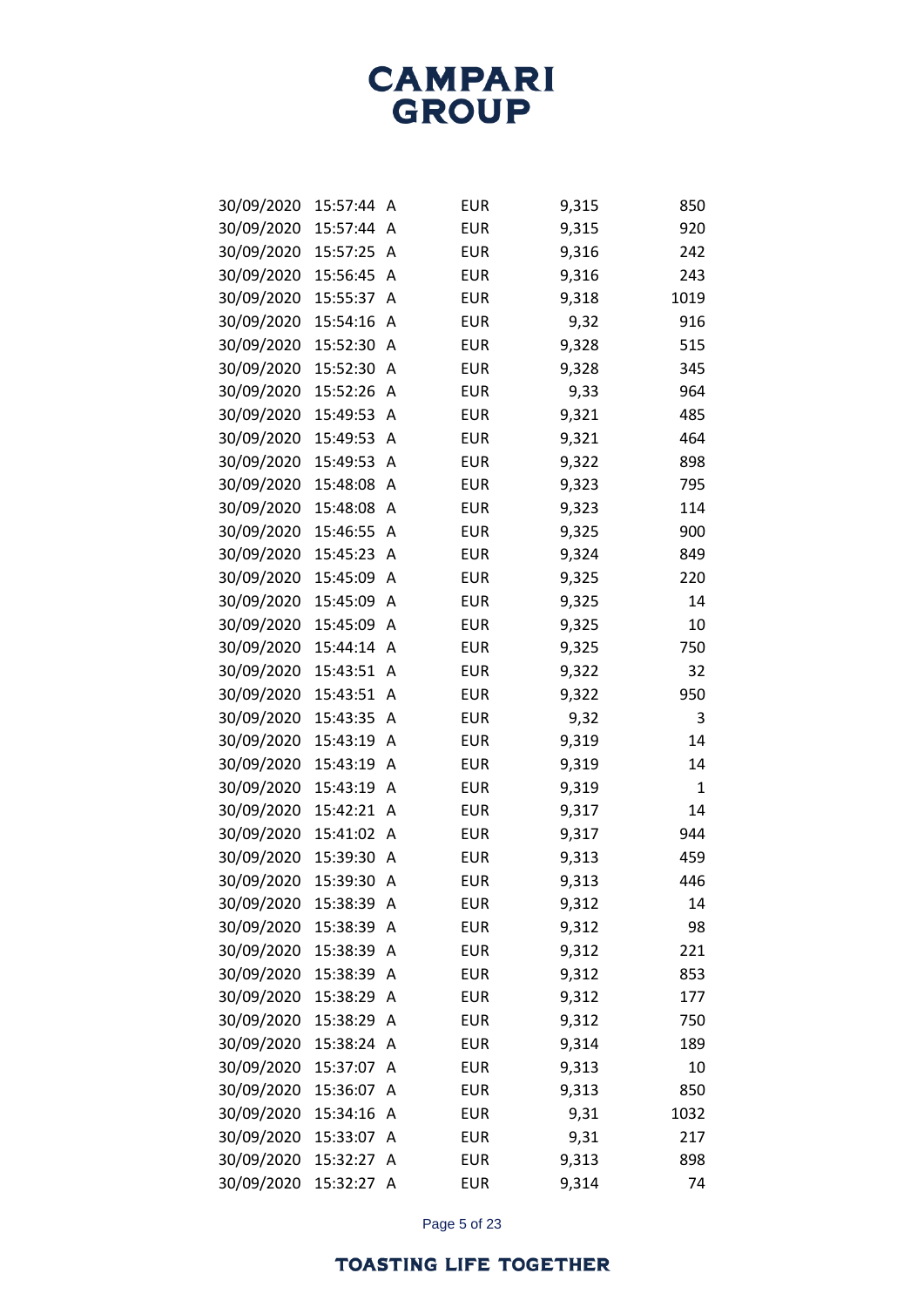| 30/09/2020 | 15:32:27 | Α | <b>EUR</b> | 9,314 | 800  |
|------------|----------|---|------------|-------|------|
| 30/09/2020 | 15:29:25 | Α | <b>EUR</b> | 9,307 | 899  |
| 30/09/2020 | 15:29:16 | Α | <b>EUR</b> | 9,309 | 1052 |
| 30/09/2020 | 15:25:21 | Α | <b>EUR</b> | 9,31  | 893  |
| 30/09/2020 | 15:24:07 | Α | <b>EUR</b> | 9,313 | 486  |
| 30/09/2020 | 15:22:58 | Α | <b>EUR</b> | 9,322 | 1006 |
| 30/09/2020 | 15:21:30 | Α | <b>EUR</b> | 9,322 | 1040 |
| 30/09/2020 | 15:18:29 | Α | <b>EUR</b> | 9,317 | 921  |
| 30/09/2020 | 15:18:29 | Α | <b>EUR</b> | 9,316 | 1035 |
| 30/09/2020 | 15:16:11 | Α | <b>EUR</b> | 9,313 | 888  |
| 30/09/2020 | 15:16:10 | Α | <b>EUR</b> | 9,316 | 963  |
| 30/09/2020 | 15:13:16 | Α | <b>EUR</b> | 9,311 | 1031 |
| 30/09/2020 | 15:12:20 | Α | <b>EUR</b> | 9,314 | 881  |
| 30/09/2020 | 15:10:14 | Α | <b>EUR</b> | 9,309 | 908  |
| 30/09/2020 | 15:08:55 | Α | <b>EUR</b> | 9,3   | 107  |
| 30/09/2020 | 15:08:55 | Α | <b>EUR</b> | 9,3   | 757  |
| 30/09/2020 | 15:08:55 | Α | <b>EUR</b> | 9,3   | 1029 |
| 30/09/2020 | 15:08:55 | A | <b>EUR</b> | 9,3   | 860  |
| 30/09/2020 | 15:08:55 | Α | <b>EUR</b> | 9,3   | 141  |
| 30/09/2020 | 15:08:55 | Α | <b>EUR</b> | 9,3   | 757  |
| 30/09/2020 | 15:07:55 | Α | <b>EUR</b> | 9,303 | 917  |
| 30/09/2020 | 15:05:32 | Α | <b>EUR</b> | 9,319 | 435  |
| 30/09/2020 | 15:05:32 | Α | <b>EUR</b> | 9,319 | 464  |
| 30/09/2020 | 15:05:32 | Α | <b>EUR</b> | 9,319 | 916  |
| 30/09/2020 | 15:03:49 | Α | <b>EUR</b> | 9,318 | 863  |
| 30/09/2020 | 15:01:18 | Α | <b>EUR</b> | 9,32  | 750  |
| 30/09/2020 | 15:01:17 | Α | <b>EUR</b> | 9,319 | 891  |
| 30/09/2020 | 15:00:55 | Α | <b>EUR</b> | 9,321 | 494  |
| 30/09/2020 | 15:00:55 | Α | <b>EUR</b> | 9,321 | 455  |
| 30/09/2020 | 15:00:55 | Α | <b>EUR</b> | 9,321 | 1008 |
| 30/09/2020 | 14:56:31 | Α | <b>EUR</b> | 9,312 | 874  |
| 30/09/2020 | 14:55:21 | A | <b>EUR</b> | 9,304 | 937  |
| 30/09/2020 | 14:53:07 | Α | <b>EUR</b> | 9,302 | 87   |
| 30/09/2020 | 14:53:07 | Α | <b>EUR</b> | 9,302 | 843  |
| 30/09/2020 | 14:51:57 | Α | <b>EUR</b> | 9,309 | 836  |
| 30/09/2020 | 14:51:57 | A | <b>EUR</b> | 9,309 | 123  |
| 30/09/2020 | 14:51:09 | Α | <b>EUR</b> | 9,304 | 750  |
| 30/09/2020 | 14:50:54 | Α | <b>EUR</b> | 9,305 | 486  |
| 30/09/2020 | 14:50:54 | Α | <b>EUR</b> | 9,307 | 748  |
| 30/09/2020 | 14:50:54 | A | <b>EUR</b> | 9,307 | 266  |
| 30/09/2020 | 14:49:44 | Α | <b>EUR</b> | 9,306 | 294  |
| 30/09/2020 | 14:49:44 | Α | <b>EUR</b> | 9,306 | 819  |
| 30/09/2020 | 14:45:37 | Α | <b>EUR</b> | 9,296 | 251  |

Page 6 of 23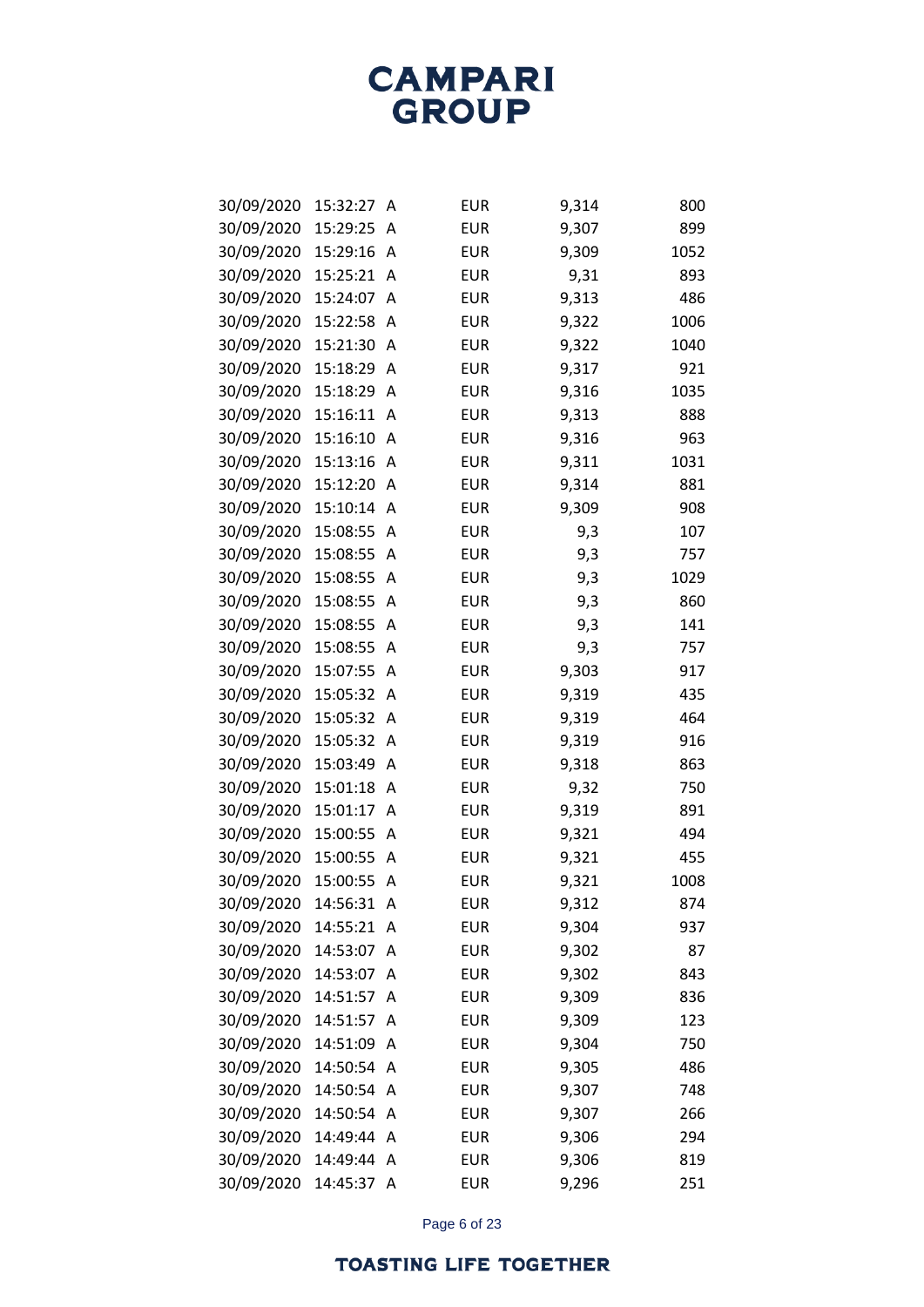| 30/09/2020 | 14:45:37 | Α | <b>EUR</b> | 9,296 | 251  |
|------------|----------|---|------------|-------|------|
| 30/09/2020 | 14:45:37 | A | <b>EUR</b> | 9,296 | 7    |
| 30/09/2020 | 14:45:37 | Α | <b>EUR</b> | 9,295 | 21   |
| 30/09/2020 | 14:45:37 | Α | <b>EUR</b> | 9,295 | 30   |
| 30/09/2020 | 14:43:22 | Α | <b>EUR</b> | 9,293 | 904  |
| 30/09/2020 | 14:42:44 | A | <b>EUR</b> | 9,296 | 1005 |
| 30/09/2020 | 14:42:44 | A | <b>EUR</b> | 9,296 | 261  |
| 30/09/2020 | 14:42:44 | Α | <b>EUR</b> | 9,296 | 697  |
| 30/09/2020 | 14:40:26 | Α | <b>EUR</b> | 9,293 | 1013 |
| 30/09/2020 | 14:38:30 | Α | <b>EUR</b> | 9,293 | 906  |
| 30/09/2020 | 14:38:30 | Α | <b>EUR</b> | 9,293 | 64   |
| 30/09/2020 | 14:36:51 | Α | <b>EUR</b> | 9,3   | 750  |
| 30/09/2020 | 14:36:13 | Α | <b>EUR</b> | 9,3   | 189  |
| 30/09/2020 | 14:36:13 | Α | <b>EUR</b> | 9,3   | 800  |
| 30/09/2020 | 14:36:13 | Α | <b>EUR</b> | 9,3   | 980  |
| 30/09/2020 | 14:36:13 | Α | <b>EUR</b> | 9,3   | 46   |
| 30/09/2020 | 14:36:13 | Α | <b>EUR</b> | 9,3   | 950  |
| 30/09/2020 | 14:36:13 | Α | <b>EUR</b> | 9,3   | 934  |
| 30/09/2020 | 14:36:13 | Α | <b>EUR</b> | 9,3   | 145  |
| 30/09/2020 | 14:36:13 | Α | <b>EUR</b> | 9,3   | 859  |
| 30/09/2020 | 14:36:13 | Α | <b>EUR</b> | 9,3   | 772  |
| 30/09/2020 | 14:36:13 | Α | <b>EUR</b> | 9,3   | 982  |
| 30/09/2020 | 14:36:13 | Α | <b>EUR</b> | 9,3   | 956  |
| 30/09/2020 | 14:36:13 | Α | <b>EUR</b> | 9,3   | 1038 |
| 30/09/2020 | 14:36:13 | Α | <b>EUR</b> | 9,3   | 949  |
| 30/09/2020 | 14:36:13 | Α | <b>EUR</b> | 9,3   | 907  |
| 30/09/2020 | 14:36:13 | Α | <b>EUR</b> | 9,3   | 835  |
| 30/09/2020 | 14:36:13 | Α | <b>EUR</b> | 9,3   | 1015 |
| 30/09/2020 | 14:36:13 | Α | <b>EUR</b> | 9,3   | 990  |
| 30/09/2020 | 14:34:59 | Α | <b>EUR</b> | 9,307 | 996  |
| 30/09/2020 | 14:33:04 | A | <b>EUR</b> | 9,314 | 1018 |
| 30/09/2020 | 14:31:49 | A | <b>EUR</b> | 9,316 | 976  |
| 30/09/2020 | 14:30:07 | Α | <b>EUR</b> | 9,312 | 98   |
| 30/09/2020 | 14:30:07 | Α | <b>EUR</b> | 9,311 | 800  |
| 30/09/2020 | 14:30:07 | Α | <b>EUR</b> | 9,311 | 949  |
| 30/09/2020 | 14:28:06 | A | <b>EUR</b> | 9,31  | 500  |
| 30/09/2020 | 14:28:06 | Α | <b>EUR</b> | 9,31  | 373  |
| 30/09/2020 | 14:28:06 | Α | <b>EUR</b> | 9,31  | 858  |
| 30/09/2020 | 14:27:51 | Α | <b>EUR</b> | 9,31  | 14   |
| 30/09/2020 | 14:24:00 | A | <b>EUR</b> | 9,317 | 979  |
| 30/09/2020 | 14:22:02 | Α | <b>EUR</b> | 9,326 | 946  |
| 30/09/2020 | 14:20:29 | Α | <b>EUR</b> | 9,321 | 536  |
| 30/09/2020 | 14:20:29 | A | <b>EUR</b> | 9,321 | 18   |

Page 7 of 23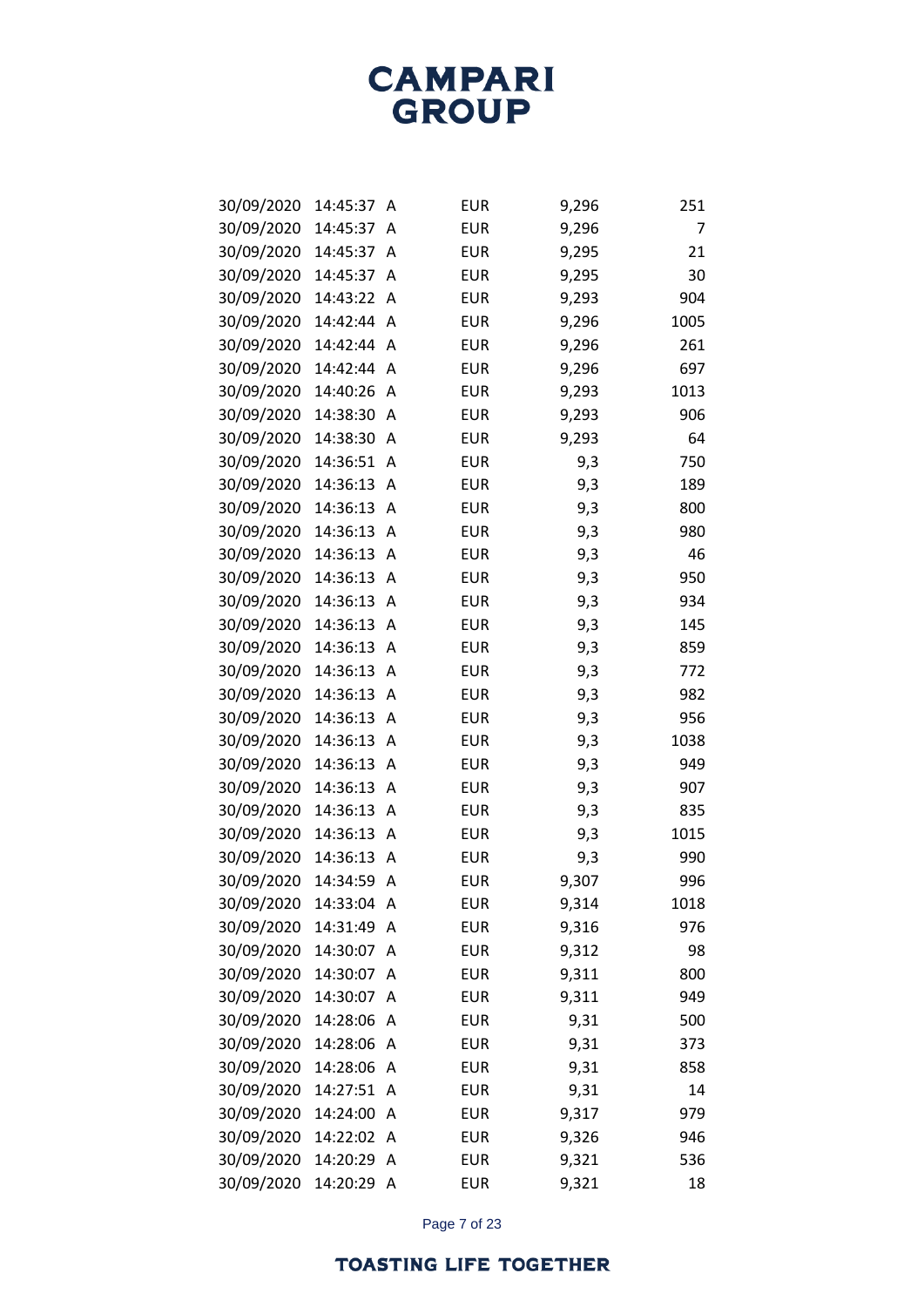| 30/09/2020 | 14:17:06 | А | <b>EUR</b> | 9,322 | 995  |
|------------|----------|---|------------|-------|------|
| 30/09/2020 | 14:11:54 | A | <b>EUR</b> | 9,33  | 905  |
| 30/09/2020 | 14:11:54 | A | <b>EUR</b> | 9,33  | 1043 |
| 30/09/2020 | 14:09:55 | Α | <b>EUR</b> | 9,335 | 932  |
| 30/09/2020 | 14:09:21 | Α | <b>EUR</b> | 9,34  | 545  |
| 30/09/2020 | 14:09:21 | Α | <b>EUR</b> | 9,34  | 397  |
| 30/09/2020 | 14:06:32 | Α | <b>EUR</b> | 9,335 | 845  |
| 30/09/2020 | 14:01:51 | Α | <b>EUR</b> | 9,347 | 256  |
| 30/09/2020 | 14:01:51 | Α | <b>EUR</b> | 9,347 | 750  |
| 30/09/2020 | 14:01:51 | Α | <b>EUR</b> | 9,347 | 978  |
| 30/09/2020 | 14:01:04 | Α | <b>EUR</b> | 9,352 | 187  |
| 30/09/2020 | 14:01:04 | Α | <b>EUR</b> | 9,352 | 750  |
| 30/09/2020 | 14:01:04 | Α | <b>EUR</b> | 9,352 | 1042 |
| 30/09/2020 | 13:59:15 | Α | <b>EUR</b> | 9,351 | 557  |
| 30/09/2020 | 13:55:19 | Α | <b>EUR</b> | 9,333 | 467  |
| 30/09/2020 | 13:55:18 | Α | <b>EUR</b> | 9,333 | 145  |
| 30/09/2020 | 13:55:05 | Α | <b>EUR</b> | 9,333 | 308  |
| 30/09/2020 | 13:54:01 | Α | <b>EUR</b> | 9,335 | 899  |
| 30/09/2020 | 13:53:49 | Α | <b>EUR</b> | 9,334 | 14   |
| 30/09/2020 | 13:53:49 | Α | <b>EUR</b> | 9,334 | 45   |
| 30/09/2020 | 13:51:55 | Α | <b>EUR</b> | 9,336 | 1009 |
| 30/09/2020 | 13:48:57 | Α | <b>EUR</b> | 9,328 | 650  |
| 30/09/2020 | 13:48:49 | Α | <b>EUR</b> | 9,329 | 14   |
| 30/09/2020 | 13:48:49 | Α | <b>EUR</b> | 9,329 | 14   |
| 30/09/2020 | 13:48:49 | Α | <b>EUR</b> | 9,329 | 13   |
| 30/09/2020 | 13:45:48 | Α | <b>EUR</b> | 9,337 | 974  |
| 30/09/2020 | 13:45:48 | Α | <b>EUR</b> | 9,342 | 852  |
| 30/09/2020 | 13:41:07 | Α | <b>EUR</b> | 9,347 | 1016 |
| 30/09/2020 | 13:39:17 | Α | <b>EUR</b> | 9,346 | 750  |
| 30/09/2020 | 13:37:43 | Α | <b>EUR</b> | 9,342 | 1084 |
| 30/09/2020 | 13:32:46 | Α | <b>EUR</b> | 9,336 | 915  |
| 30/09/2020 | 13:32:46 | Α | <b>EUR</b> | 9,336 | 999  |
| 30/09/2020 | 13:24:42 | Α | <b>EUR</b> | 9,328 | 333  |
| 30/09/2020 | 13:24:42 | Α | <b>EUR</b> | 9,327 | 173  |
| 30/09/2020 | 13:24:42 | Α | <b>EUR</b> | 9,327 | 850  |
| 30/09/2020 | 13:24:42 | Α | <b>EUR</b> | 9,327 | 349  |
| 30/09/2020 | 13:24:42 | Α | <b>EUR</b> | 9,327 | 571  |
| 30/09/2020 | 13:23:29 | Α | <b>EUR</b> | 9,329 | 343  |
| 30/09/2020 | 13:18:28 | A | <b>EUR</b> | 9,318 | 172  |
| 30/09/2020 | 13:18:28 | Α | <b>EUR</b> | 9,318 | 750  |
| 30/09/2020 | 13:16:12 | Α | <b>EUR</b> | 9,322 | 988  |
| 30/09/2020 | 13:14:40 | Α | <b>EUR</b> | 9,32  | 422  |
| 30/09/2020 | 13:12:03 | A | <b>EUR</b> | 9,324 | 1000 |

Page 8 of 23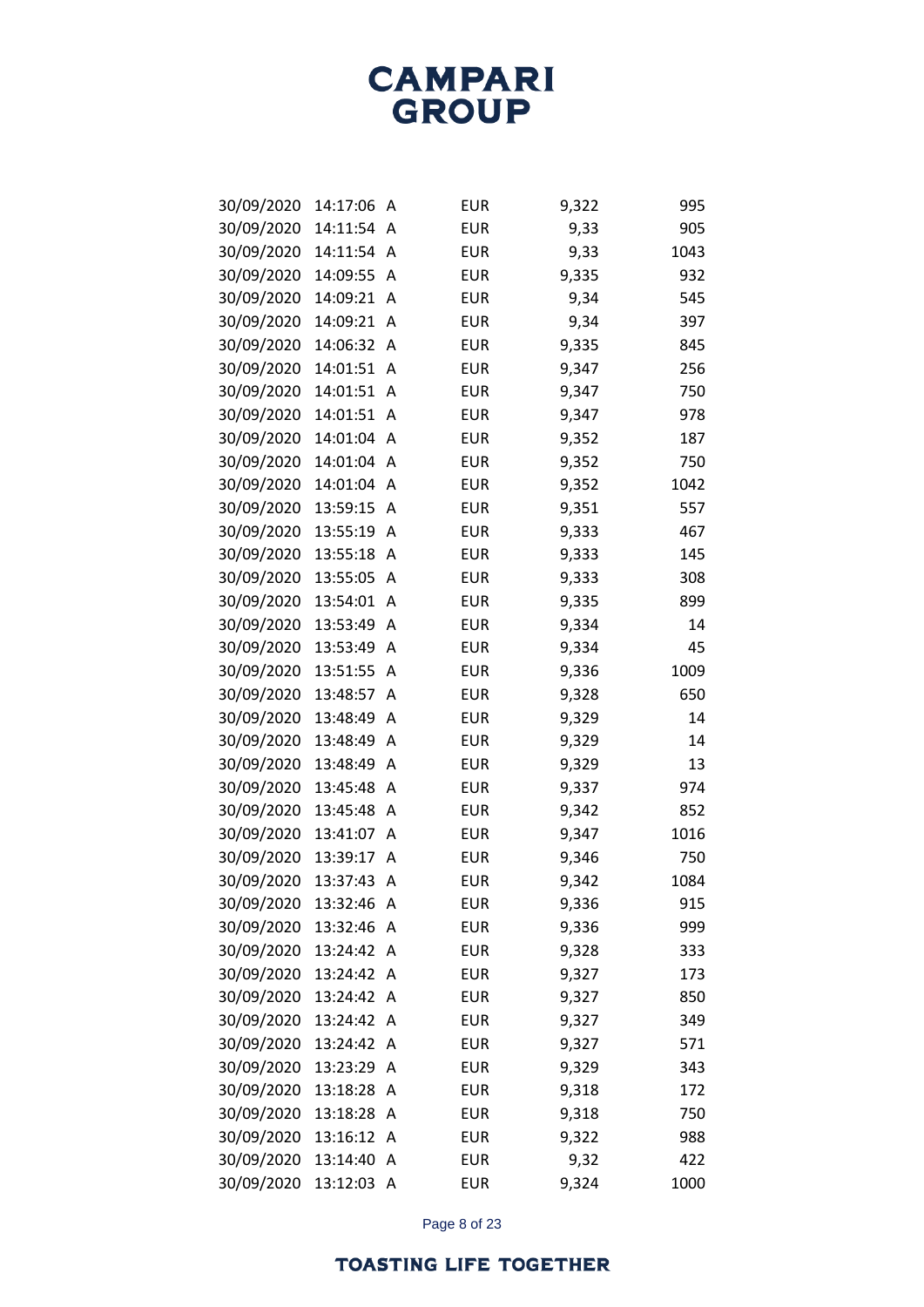| 30/09/2020 | 13:11:54 | A | <b>EUR</b> | 9,327 | 872  |
|------------|----------|---|------------|-------|------|
| 30/09/2020 | 13:10:49 | A | <b>EUR</b> | 9,32  | 51   |
| 30/09/2020 | 13:10:49 | Α | <b>EUR</b> | 9,32  | 19   |
| 30/09/2020 | 13:08:15 | Α | <b>EUR</b> | 9,319 | 219  |
| 30/09/2020 | 13:08:15 | Α | <b>EUR</b> | 9,319 | 900  |
| 30/09/2020 | 13:04:07 | A | <b>EUR</b> | 9,317 | 1010 |
| 30/09/2020 | 12:59:08 | A | <b>EUR</b> | 9,318 | 750  |
| 30/09/2020 | 12:59:08 | Α | <b>EUR</b> | 9,318 | 217  |
| 30/09/2020 | 12:58:29 | A | <b>EUR</b> | 9,318 | 49   |
| 30/09/2020 | 12:57:29 | A | <b>EUR</b> | 9,32  | 756  |
| 30/09/2020 | 12:57:29 | A | <b>EUR</b> | 9,32  | 271  |
| 30/09/2020 | 12:56:29 | Α | <b>EUR</b> | 9,319 | 931  |
| 30/09/2020 | 12:56:29 | A | <b>EUR</b> | 9,319 | 31   |
| 30/09/2020 | 12:50:25 | A | <b>EUR</b> | 9,307 | 22   |
| 30/09/2020 | 12:50:25 | A | <b>EUR</b> | 9,307 | 629  |
| 30/09/2020 | 12:48:10 | Α | <b>EUR</b> | 9,313 | 750  |
| 30/09/2020 | 12:46:48 | A | <b>EUR</b> | 9,321 | 865  |
| 30/09/2020 | 12:46:48 | A | <b>EUR</b> | 9,321 | 122  |
| 30/09/2020 | 12:46:48 | Α | <b>EUR</b> | 9,321 | 46   |
| 30/09/2020 | 12:44:32 | Α | <b>EUR</b> | 9,317 | 636  |
| 30/09/2020 | 12:44:32 | Α | <b>EUR</b> | 9,317 | 81   |
| 30/09/2020 | 12:44:32 | A | <b>EUR</b> | 9,317 | 169  |
| 30/09/2020 | 12:42:51 | Α | <b>EUR</b> | 9,315 | 856  |
| 30/09/2020 | 12:39:18 | Α | <b>EUR</b> | 9,317 | 1016 |
| 30/09/2020 | 12:38:49 | A | <b>EUR</b> | 9,316 | 101  |
| 30/09/2020 | 12:38:49 | A | <b>EUR</b> | 9,316 | 14   |
| 30/09/2020 | 12:38:49 | Α | <b>EUR</b> | 9,316 | 17   |
| 30/09/2020 | 12:38:49 | Α | <b>EUR</b> | 9,316 | 45   |
| 30/09/2020 | 12:34:02 | Α | <b>EUR</b> | 9,318 | 1018 |
| 30/09/2020 | 12:31:12 | Α | <b>EUR</b> | 9,316 | 7    |
| 30/09/2020 | 12:31:12 | A | <b>EUR</b> | 9,316 | 169  |
| 30/09/2020 | 12:29:18 | A | <b>EUR</b> | 9,311 | 262  |
| 30/09/2020 | 12:29:17 | A | <b>EUR</b> | 9,311 | 241  |
| 30/09/2020 | 12:23:08 | Α | <b>EUR</b> | 9,314 | 644  |
| 30/09/2020 | 12:23:08 | Α | <b>EUR</b> | 9,314 | 286  |
| 30/09/2020 | 12:22:11 | Α | <b>EUR</b> | 9,318 | 984  |
| 30/09/2020 | 12:19:21 | Α | <b>EUR</b> | 9,311 | 442  |
| 30/09/2020 | 12:16:51 | Α | <b>EUR</b> | 9,311 | 476  |
| 30/09/2020 | 12:13:28 | Α | <b>EUR</b> | 9,314 | 911  |
| 30/09/2020 | 12:13:26 | Α | <b>EUR</b> | 9,316 | 851  |
| 30/09/2020 | 12:09:45 | Α | <b>EUR</b> | 9,321 | 840  |
| 30/09/2020 | 12:07:27 | Α | <b>EUR</b> | 9,313 | 898  |
| 30/09/2020 | 12:05:33 | A | <b>EUR</b> | 9,313 | 151  |

Page 9 of 23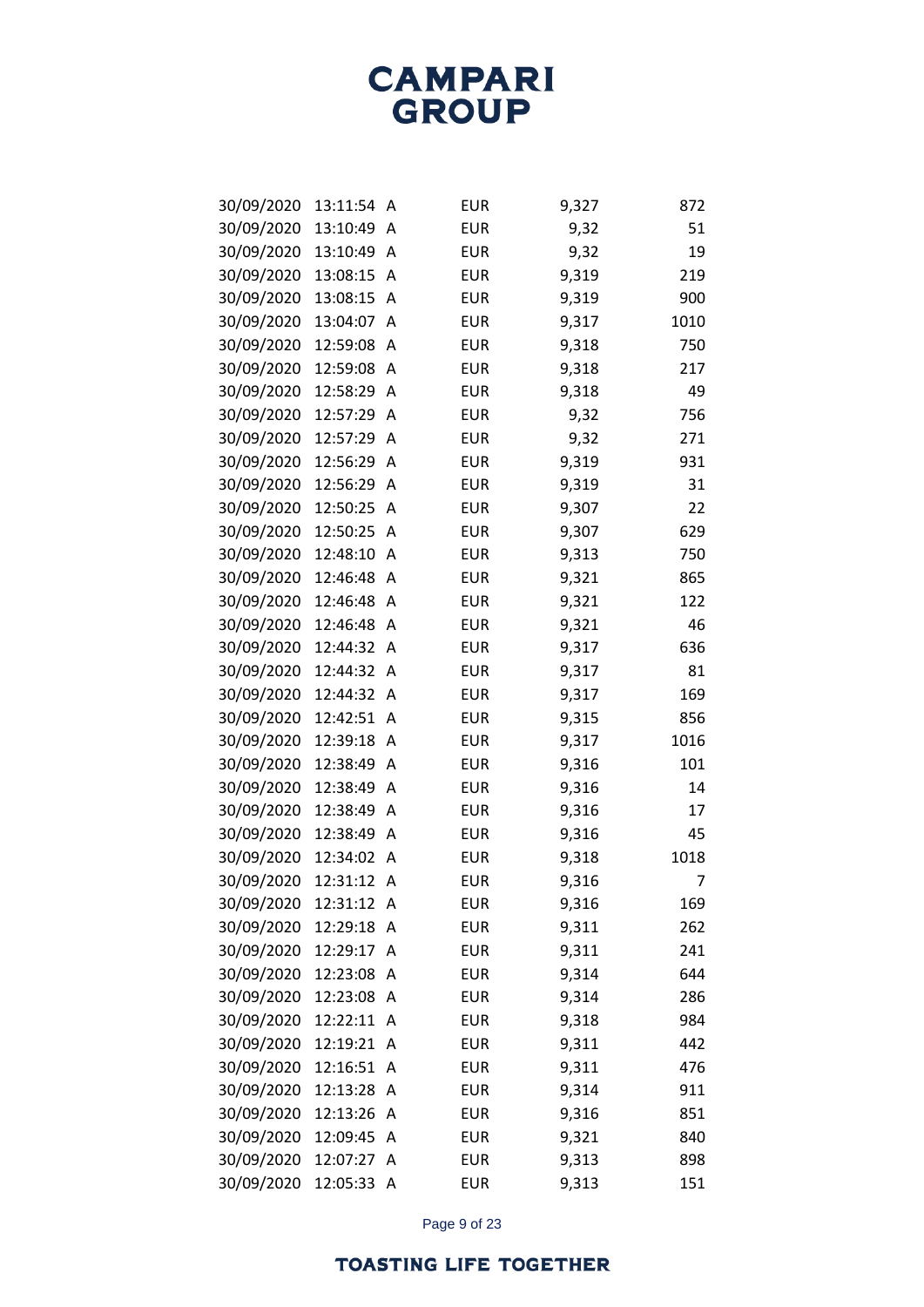| 30/09/2020 | 12:05:33 | А | <b>EUR</b> | 9,313 | 801  |
|------------|----------|---|------------|-------|------|
| 30/09/2020 | 12:00:17 | A | <b>EUR</b> | 9,29  | 876  |
| 30/09/2020 | 11:59:41 | Α | <b>EUR</b> | 9,3   | 780  |
| 30/09/2020 | 11:59:41 | Α | <b>EUR</b> | 9,3   | 180  |
| 30/09/2020 | 11:59:41 | Α | <b>EUR</b> | 9,301 | 620  |
| 30/09/2020 | 11:59:41 | Α | <b>EUR</b> | 9,301 | 257  |
| 30/09/2020 | 11:53:44 | Α | <b>EUR</b> | 9,305 | 919  |
| 30/09/2020 | 11:53:44 | Α | <b>EUR</b> | 9,304 | 432  |
| 30/09/2020 | 11:53:44 | Α | <b>EUR</b> | 9,304 | 469  |
| 30/09/2020 | 11:50:53 | Α | <b>EUR</b> | 9,308 | 41   |
| 30/09/2020 | 11:50:53 | Α | <b>EUR</b> | 9,309 | 983  |
| 30/09/2020 | 11:43:22 | Α | <b>EUR</b> | 9,306 | 26   |
| 30/09/2020 | 11:43:22 | Α | <b>EUR</b> | 9,305 | 950  |
| 30/09/2020 | 11:43:22 | Α | <b>EUR</b> | 9,304 | 932  |
| 30/09/2020 | 11:38:00 | Α | <b>EUR</b> | 9,29  | 366  |
| 30/09/2020 | 11:38:00 | Α | <b>EUR</b> | 9,29  | 500  |
| 30/09/2020 | 11:38:00 | Α | <b>EUR</b> | 9,29  | 956  |
| 30/09/2020 | 11:38:00 | Α | <b>EUR</b> | 9,29  | 1119 |
| 30/09/2020 | 11:37:49 | Α | <b>EUR</b> | 9,293 | 14   |
| 30/09/2020 | 11:37:49 | Α | <b>EUR</b> | 9,292 | 18   |
| 30/09/2020 | 11:37:00 | Α | <b>EUR</b> | 9,293 | 862  |
| 30/09/2020 | 11:36:53 | Α | <b>EUR</b> | 9,294 | 611  |
| 30/09/2020 | 11:36:53 | Α | <b>EUR</b> | 9,294 | 342  |
| 30/09/2020 | 11:27:39 | Α | <b>EUR</b> | 9,26  | 209  |
| 30/09/2020 | 11:27:39 | Α | <b>EUR</b> | 9,26  | 655  |
| 30/09/2020 | 11:26:35 | Α | <b>EUR</b> | 9,258 | 617  |
| 30/09/2020 | 11:22:16 | Α | <b>EUR</b> | 9,258 | 320  |
| 30/09/2020 | 11:22:16 | Α | <b>EUR</b> | 9,258 | 662  |
| 30/09/2020 | 11:21:19 | Α | <b>EUR</b> | 9,253 | 252  |
| 30/09/2020 | 11:20:10 | Α | <b>EUR</b> | 9,257 | 750  |
| 30/09/2020 | 11:18:38 | A | <b>EUR</b> | 9,258 | 538  |
| 30/09/2020 | 11:18:38 | Α | <b>EUR</b> | 9,258 | 346  |
| 30/09/2020 | 11:16:48 | Α | <b>EUR</b> | 9,261 | 889  |
| 30/09/2020 | 11:16:45 | Α | <b>EUR</b> | 9,263 | 291  |
| 30/09/2020 | 11:16:14 | Α | <b>EUR</b> | 9,263 | 545  |
| 30/09/2020 | 11:14:43 | Α | <b>EUR</b> | 9,266 | 246  |
| 30/09/2020 | 11:14:43 | Α | <b>EUR</b> | 9,266 | 751  |
| 30/09/2020 | 11:11:28 | Α | <b>EUR</b> | 9,262 | 377  |
| 30/09/2020 | 11:11:28 | A | <b>EUR</b> | 9,262 | 638  |
| 30/09/2020 | 11:11:28 | Α | <b>EUR</b> | 9,262 | 978  |
| 30/09/2020 | 11:08:08 | Α | <b>EUR</b> | 9,264 | 873  |
| 30/09/2020 | 11:06:32 | Α | <b>EUR</b> | 9,252 | 581  |
| 30/09/2020 | 11:06:32 | A | <b>EUR</b> | 9,252 | 382  |

Page 10 of 23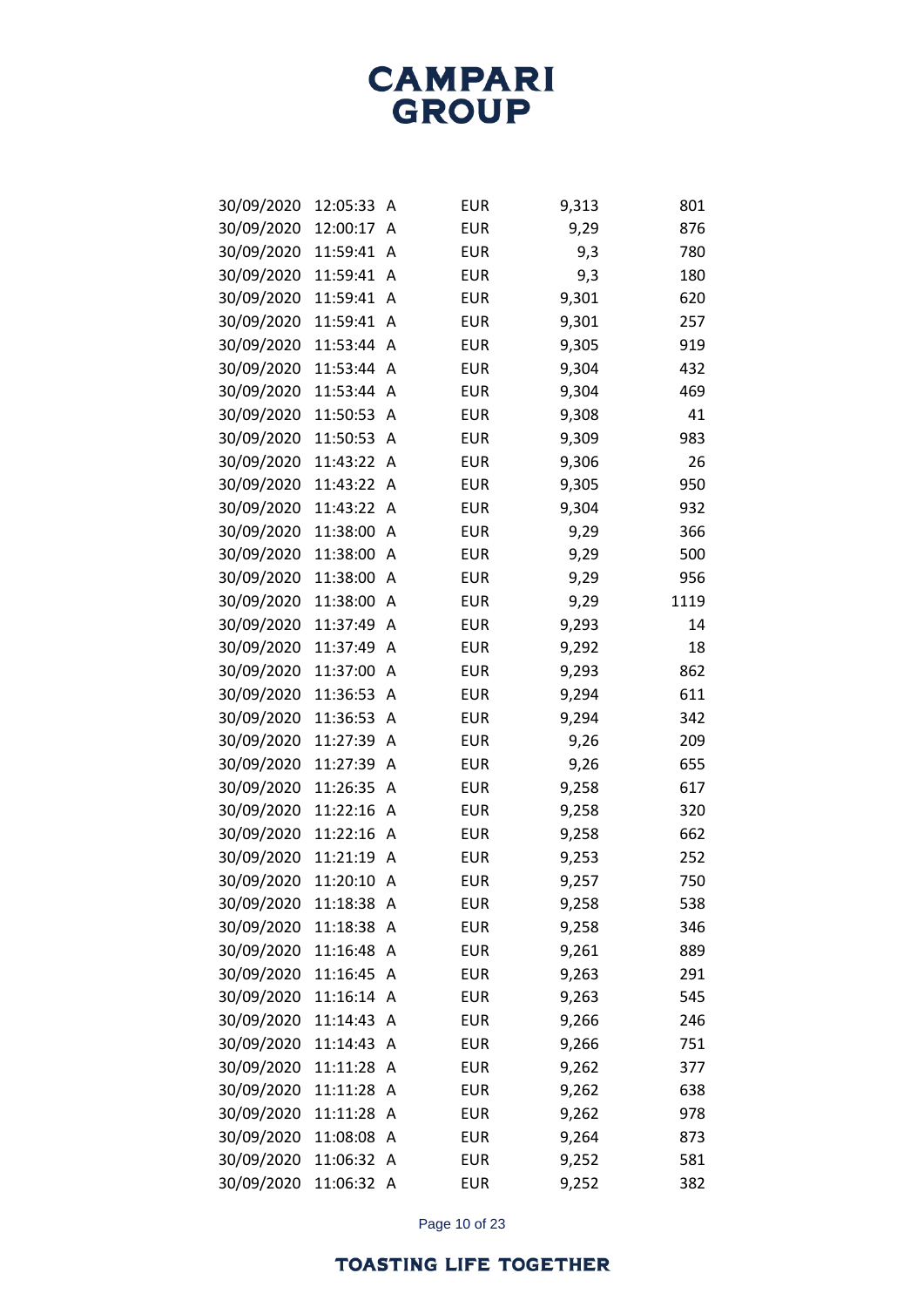| 30/09/2020 | 11:04:52 | Α | <b>EUR</b> | 9,269 | 840  |
|------------|----------|---|------------|-------|------|
| 30/09/2020 | 11:02:35 | A | <b>EUR</b> | 9,274 | 887  |
| 30/09/2020 | 11:02:35 | Α | <b>EUR</b> | 9,274 | 1000 |
| 30/09/2020 | 11:00:29 | Α | <b>EUR</b> | 9,276 | 975  |
| 30/09/2020 | 10:59:53 | Α | <b>EUR</b> | 9,28  | 1003 |
| 30/09/2020 | 10:57:44 | A | <b>EUR</b> | 9,275 | 903  |
| 30/09/2020 | 10:53:48 | Α | <b>EUR</b> | 9,276 | 449  |
| 30/09/2020 | 10:53:48 | Α | <b>EUR</b> | 9,276 | 895  |
| 30/09/2020 | 10:53:48 | Α | <b>EUR</b> | 9,276 | 582  |
| 30/09/2020 | 10:50:52 | Α | <b>EUR</b> | 9,281 | 904  |
| 30/09/2020 | 10:49:44 | A | <b>EUR</b> | 9,28  | 293  |
| 30/09/2020 | 10:49:44 | Α | <b>EUR</b> | 9,28  | 706  |
| 30/09/2020 | 10:49:44 | A | <b>EUR</b> | 9,281 | 687  |
| 30/09/2020 | 10:49:44 | A | <b>EUR</b> | 9,281 | 251  |
| 30/09/2020 | 10:45:23 | Α | <b>EUR</b> | 9,274 | 750  |
| 30/09/2020 | 10:45:23 | Α | <b>EUR</b> | 9,274 | 849  |
| 30/09/2020 | 10:44:55 | Α | <b>EUR</b> | 9,274 | 527  |
| 30/09/2020 | 10:44:55 | Α | <b>EUR</b> | 9,274 | 550  |
| 30/09/2020 | 10:41:38 | Α | <b>EUR</b> | 9,278 | 750  |
| 30/09/2020 | 10:36:37 | Α | <b>EUR</b> | 9,273 | 290  |
| 30/09/2020 | 10:36:37 | Α | <b>EUR</b> | 9,273 | 750  |
| 30/09/2020 | 10:36:37 | Α | <b>EUR</b> | 9,272 | 953  |
| 30/09/2020 | 10:34:43 | Α | <b>EUR</b> | 9,278 | 983  |
| 30/09/2020 | 10:34:43 | Α | <b>EUR</b> | 9,278 | 848  |
| 30/09/2020 | 10:34:43 | Α | <b>EUR</b> | 9,278 | 162  |
| 30/09/2020 | 10:33:39 | Α | <b>EUR</b> | 9,28  | 888  |
| 30/09/2020 | 10:31:40 | Α | <b>EUR</b> | 9,279 | 1040 |
| 30/09/2020 | 10:31:40 | Α | <b>EUR</b> | 9,281 | 1194 |
| 30/09/2020 | 10:31:40 | Α | <b>EUR</b> | 9,281 | 996  |
| 30/09/2020 | 10:24:32 | Α | <b>EUR</b> | 9,296 | 223  |
| 30/09/2020 | 10:24:32 | A | <b>EUR</b> | 9,295 | 750  |
| 30/09/2020 | 10:24:32 | A | <b>EUR</b> | 9,295 | 1006 |
| 30/09/2020 | 10:22:14 | A | <b>EUR</b> | 9,3   | 920  |
| 30/09/2020 | 10:22:14 | A | <b>EUR</b> | 9,3   | 1037 |
| 30/09/2020 | 10:20:04 | Α | <b>EUR</b> | 9,316 | 258  |
| 30/09/2020 | 10:20:04 | A | <b>EUR</b> | 9,315 | 850  |
| 30/09/2020 | 10:20:04 | Α | <b>EUR</b> | 9,316 | 972  |
| 30/09/2020 | 10:20:04 | Α | <b>EUR</b> | 9,316 | 899  |
| 30/09/2020 | 10:15:00 | Α | <b>EUR</b> | 9,297 | 598  |
| 30/09/2020 | 10:15:00 | Α | <b>EUR</b> | 9,297 | 272  |
| 30/09/2020 | 10:11:21 | Α | <b>EUR</b> | 9,3   | 152  |
| 30/09/2020 | 10:11:21 | Α | <b>EUR</b> | 9,3   | 873  |
| 30/09/2020 | 10:11:21 | A | <b>EUR</b> | 9,3   | 835  |

Page 11 of 23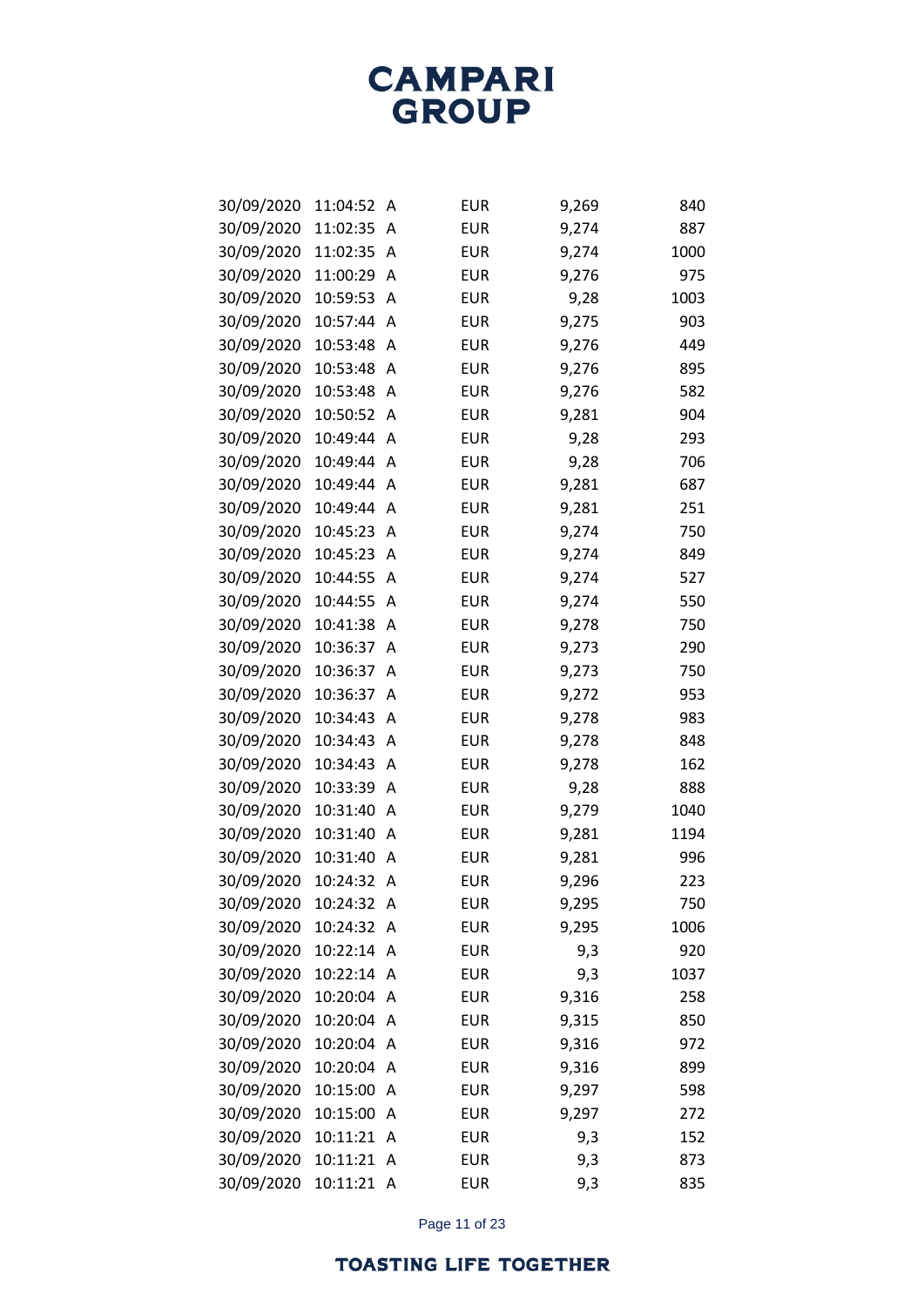| 30/09/2020 | 10:11:21 | Α | <b>EUR</b> | 9,3   | 413  |
|------------|----------|---|------------|-------|------|
| 30/09/2020 | 10:11:21 | A | <b>EUR</b> | 9,3   | 567  |
| 30/09/2020 | 10:11:21 | Α | <b>EUR</b> | 9,3   | 905  |
| 30/09/2020 | 10:10:53 | Α | <b>EUR</b> | 9,316 | 893  |
| 30/09/2020 | 10:10:53 | Α | <b>EUR</b> | 9,315 | 700  |
| 30/09/2020 | 10:10:53 | A | <b>EUR</b> | 9,318 | 973  |
| 30/09/2020 | 10:10:32 | Α | <b>EUR</b> | 9,32  | 264  |
| 30/09/2020 | 10:10:32 | Α | <b>EUR</b> | 9,32  | 774  |
| 30/09/2020 | 10:04:37 | A | <b>EUR</b> | 9,316 | 896  |
| 30/09/2020 | 10:03:29 | A | <b>EUR</b> | 9,32  | 965  |
| 30/09/2020 | 10:00:38 | Α | <b>EUR</b> | 9,324 | 860  |
| 30/09/2020 | 10:00:36 | Α | <b>EUR</b> | 9,327 | 960  |
| 30/09/2020 | 10:00:36 | Α | <b>EUR</b> | 9,327 | 558  |
| 30/09/2020 | 09:59:37 | A | <b>EUR</b> | 9,327 | 228  |
| 30/09/2020 | 09:59:01 | Α | <b>EUR</b> | 9,327 | 243  |
| 30/09/2020 | 09:56:48 | Α | <b>EUR</b> | 9,337 | 1042 |
| 30/09/2020 | 09:56:27 | A | <b>EUR</b> | 9,34  | 577  |
| 30/09/2020 | 09:56:27 | Α | <b>EUR</b> | 9,34  | 457  |
| 30/09/2020 | 09:54:16 | Α | <b>EUR</b> | 9,326 | 883  |
| 30/09/2020 | 09:50:53 | Α | <b>EUR</b> | 9,315 | 219  |
| 30/09/2020 | 09:50:53 | A | <b>EUR</b> | 9,315 | 766  |
| 30/09/2020 | 09:47:41 | Α | <b>EUR</b> | 9,316 | 159  |
| 30/09/2020 | 09:47:41 | Α | <b>EUR</b> | 9,316 | 750  |
| 30/09/2020 | 09:47:41 | Α | <b>EUR</b> | 9,316 | 854  |
| 30/09/2020 | 09:46:13 | Α | <b>EUR</b> | 9,313 | 410  |
| 30/09/2020 | 09:46:13 | Α | <b>EUR</b> | 9,313 | 615  |
| 30/09/2020 | 09:42:32 | Α | <b>EUR</b> | 9,297 | 915  |
| 30/09/2020 | 09:41:48 | Α | <b>EUR</b> | 9,297 | 396  |
| 30/09/2020 | 09:41:48 | Α | <b>EUR</b> | 9,297 | 445  |
| 30/09/2020 | 09:41:48 | Α | <b>EUR</b> | 9,298 | 1033 |
| 30/09/2020 | 09:39:39 | Α | <b>EUR</b> | 9,299 | 546  |
| 30/09/2020 | 09:38:57 | A | <b>EUR</b> | 9,3   | 168  |
| 30/09/2020 | 09:38:56 | Α | <b>EUR</b> | 9,299 | 356  |
| 30/09/2020 | 09:38:51 | Α | <b>EUR</b> | 9,306 | 1014 |
| 30/09/2020 | 09:38:51 | A | <b>EUR</b> | 9,306 | 19   |
| 30/09/2020 | 09:38:24 | A | <b>EUR</b> | 9,306 | 919  |
| 30/09/2020 | 09:37:34 | Α | <b>EUR</b> | 9,305 | 854  |
| 30/09/2020 | 09:30:36 | Α | <b>EUR</b> | 9,292 | 325  |
| 30/09/2020 | 09:30:36 | Α | <b>EUR</b> | 9,291 | 36   |
| 30/09/2020 | 09:30:36 | Α | <b>EUR</b> | 9,293 | 542  |
| 30/09/2020 | 09:30:36 | Α | <b>EUR</b> | 9,293 | 1037 |
| 30/09/2020 | 09:29:45 | Α | <b>EUR</b> | 9,286 | 245  |
| 30/09/2020 | 09:29:45 | Α | <b>EUR</b> | 9,286 | 750  |

Page 12 of 23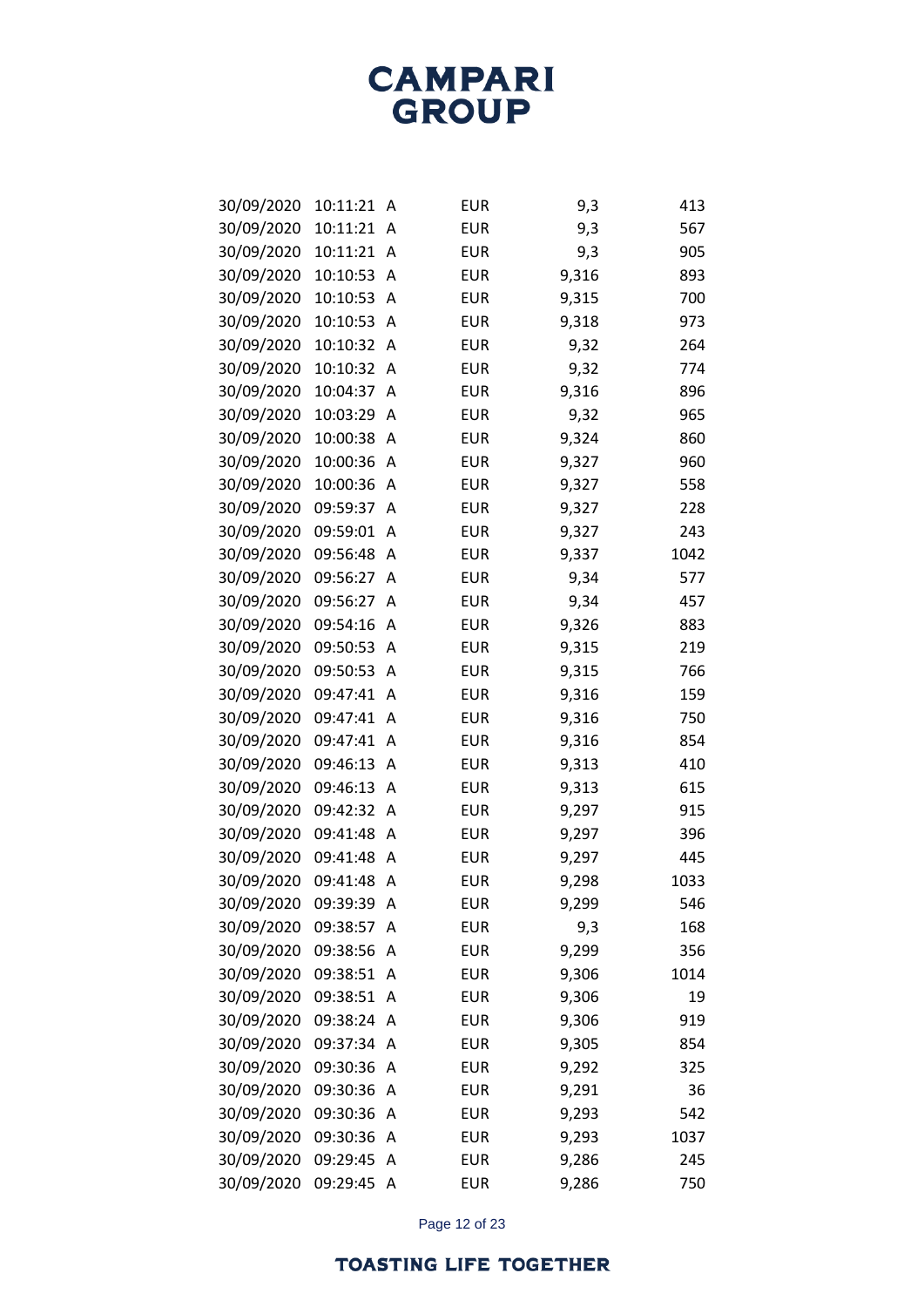| 30/09/2020 | 09:26:21 | Α | <b>EUR</b> | 9,28  | 974  |
|------------|----------|---|------------|-------|------|
| 30/09/2020 | 09:24:45 | A | <b>EUR</b> | 9,279 | 196  |
| 30/09/2020 | 09:24:45 | Α | <b>EUR</b> | 9,279 | 244  |
| 30/09/2020 | 09:24:23 | Α | <b>EUR</b> | 9,282 | 938  |
| 30/09/2020 | 09:23:42 | Α | <b>EUR</b> | 9,282 | 11   |
| 30/09/2020 | 09:21:48 | A | <b>EUR</b> | 9,28  | 253  |
| 30/09/2020 | 09:21:48 | Α | <b>EUR</b> | 9,28  | 230  |
| 30/09/2020 | 09:21:48 | Α | <b>EUR</b> | 9,28  | 555  |
| 30/09/2020 | 09:21:48 | Α | <b>EUR</b> | 9,28  | 335  |
| 30/09/2020 | 09:21:48 | Α | <b>EUR</b> | 9,28  | 547  |
| 30/09/2020 | 09:20:33 | Α | <b>EUR</b> | 9,285 | 913  |
| 30/09/2020 | 09:19:08 | Α | <b>EUR</b> | 9,293 | 900  |
| 30/09/2020 | 09:19:08 | Α | <b>EUR</b> | 9,294 | 74   |
| 30/09/2020 | 09:17:30 | A | <b>EUR</b> | 9,276 | 1185 |
| 30/09/2020 | 09:17:17 | A | <b>EUR</b> | 9,28  | 948  |
| 30/09/2020 | 09:17:17 | Α | <b>EUR</b> | 9,282 | 844  |
| 30/09/2020 | 09:17:17 | Α | <b>EUR</b> | 9,284 | 1042 |
| 30/09/2020 | 09:12:23 | Α | <b>EUR</b> | 9,248 | 903  |
| 30/09/2020 | 09:08:11 | Α | <b>EUR</b> | 9,227 | 884  |
| 30/09/2020 | 09:07:45 | Α | <b>EUR</b> | 9,23  | 1029 |
| 30/09/2020 | 09:07:45 | Α | <b>EUR</b> | 9,23  | 974  |
| 30/09/2020 | 09:06:50 | Α | <b>EUR</b> | 9,242 | 1025 |
| 30/09/2020 | 09:03:54 | Α | <b>EUR</b> | 9,236 | 959  |
| 30/09/2020 | 09:02:11 | Α | <b>EUR</b> | 9,236 | 159  |
| 30/09/2020 | 09:02:11 | Α | <b>EUR</b> | 9,236 | 800  |
| 30/09/2020 | 09:00:35 | Α | <b>EUR</b> | 9,241 | 105  |
| 30/09/2020 | 09:00:35 | Α | <b>EUR</b> | 9,241 | 800  |
| 30/09/2020 | 09:00:01 | Α | <b>EUR</b> | 9,245 | 876  |
| 30/09/2020 | 08:59:15 | Α | <b>EUR</b> | 9,25  | 725  |
| 30/09/2020 | 08:57:03 | Α | <b>EUR</b> | 9,26  | 1025 |
| 30/09/2020 | 08:57:03 | A | <b>EUR</b> | 9,26  | 870  |
| 30/09/2020 | 08:54:12 | A | <b>EUR</b> | 9,26  | 952  |
| 30/09/2020 | 08:54:12 | Α | <b>EUR</b> | 9,261 | 869  |
| 30/09/2020 | 08:51:58 | Α | <b>EUR</b> | 9,266 | 57   |
| 30/09/2020 | 08:51:58 | Α | <b>EUR</b> | 9,266 | 800  |
| 30/09/2020 | 08:51:58 | Α | <b>EUR</b> | 9,266 | 1004 |
| 30/09/2020 | 08:49:52 | Α | <b>EUR</b> | 9,28  | 1006 |
| 30/09/2020 | 08:49:52 | Α | <b>EUR</b> | 9,28  | 939  |
| 30/09/2020 | 08:49:40 | Α | <b>EUR</b> | 9,282 | 1001 |
| 30/09/2020 | 08:46:48 | Α | <b>EUR</b> | 9,275 | 28   |
| 30/09/2020 | 08:46:42 | Α | <b>EUR</b> | 9,276 | 500  |
| 30/09/2020 | 08:46:42 | Α | <b>EUR</b> | 9,276 | 229  |
| 30/09/2020 | 08:45:33 | A | EUR        | 9,275 | 829  |

Page 13 of 23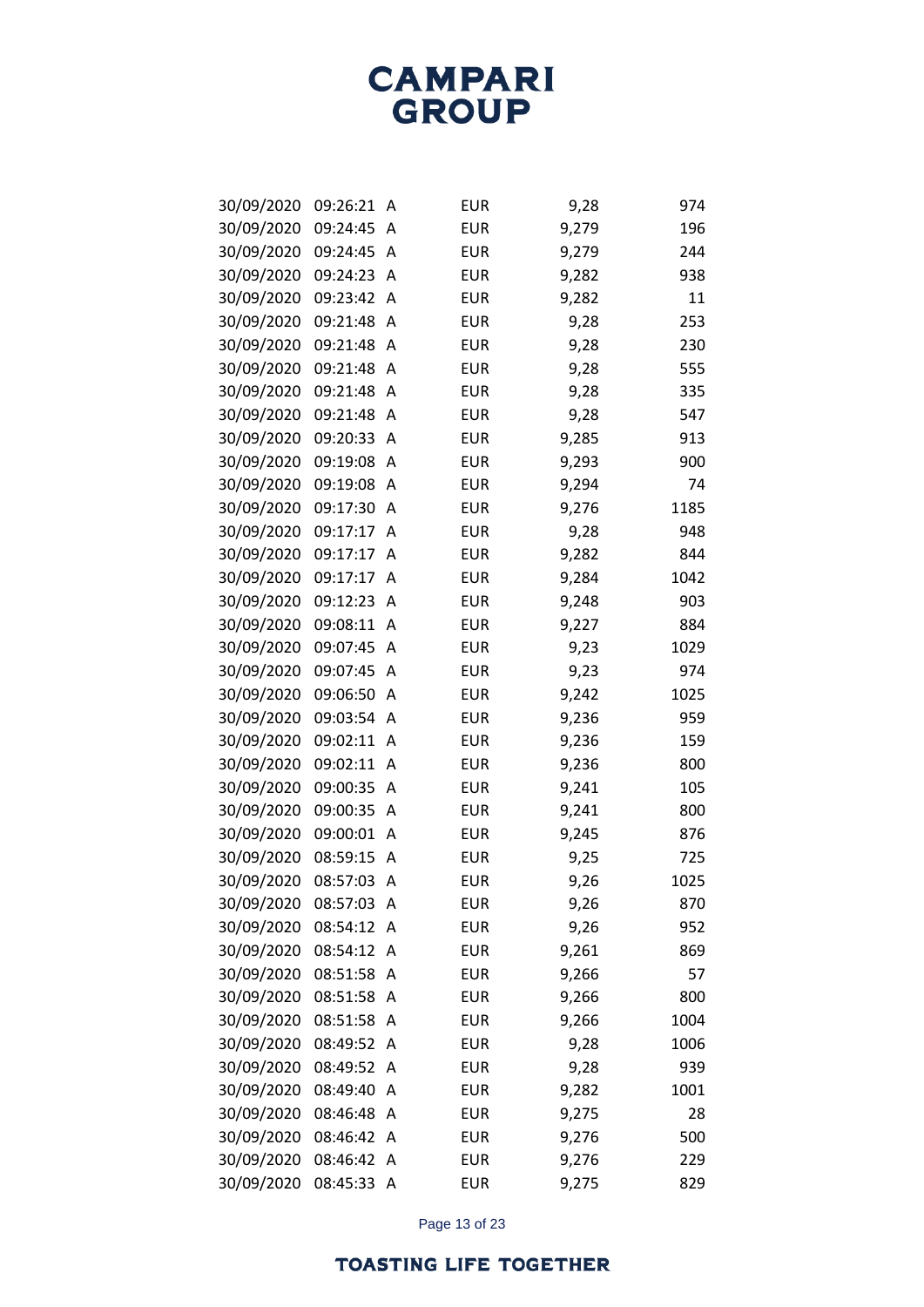| 30/09/2020 | 08:44:43 | Α | <b>EUR</b> | 9,29  | 93   |
|------------|----------|---|------------|-------|------|
| 30/09/2020 | 08:44:43 | Α | <b>EUR</b> | 9,29  | 800  |
| 30/09/2020 | 08:43:25 | Α | <b>EUR</b> | 9,298 | 883  |
| 30/09/2020 | 08:42:25 | Α | <b>EUR</b> | 9,295 | 52   |
| 30/09/2020 | 08:41:40 | Α | <b>EUR</b> | 9,295 | 47   |
| 30/09/2020 | 08:40:36 | Α | <b>EUR</b> | 9,315 | 750  |
| 30/09/2020 | 08:40:36 | Α | <b>EUR</b> | 9,314 | 962  |
| 30/09/2020 | 08:40:36 | Α | <b>EUR</b> | 9,315 | 838  |
| 30/09/2020 | 08:38:14 | Α | <b>EUR</b> | 9,311 | 891  |
| 30/09/2020 | 08:31:53 | Α | <b>EUR</b> | 9,312 | 980  |
| 30/09/2020 | 08:31:34 | Α | <b>EUR</b> | 9,315 | 77   |
| 30/09/2020 | 08:31:34 | Α | <b>EUR</b> | 9,315 | 800  |
| 30/09/2020 | 08:28:30 | Α | <b>EUR</b> | 9,32  | 1028 |
| 30/09/2020 | 08:26:08 | Α | <b>EUR</b> | 9,322 | 908  |
| 30/09/2020 | 08:21:22 | Α | <b>EUR</b> | 9,321 | 958  |
| 30/09/2020 | 08:21:22 | Α | <b>EUR</b> | 9,328 | 916  |
| 30/09/2020 | 08:19:56 | Α | <b>EUR</b> | 9,326 | 231  |
| 30/09/2020 | 08:19:56 | Α | <b>EUR</b> | 9,326 | 850  |
| 30/09/2020 | 08:19:56 | Α | <b>EUR</b> | 9,325 | 800  |
| 30/09/2020 | 08:19:56 | Α | <b>EUR</b> | 9,325 | 76   |
| 30/09/2020 | 08:19:56 | Α | <b>EUR</b> | 9,326 | 876  |
| 30/09/2020 | 08:19:38 | Α | <b>EUR</b> | 9,324 | 219  |
| 30/09/2020 | 08:16:09 | Α | <b>EUR</b> | 9,294 | 881  |
| 30/09/2020 | 08:13:22 | Α | <b>EUR</b> | 9,312 | 965  |
| 30/09/2020 | 08:11:07 | Α | <b>EUR</b> | 9,319 | 269  |
| 30/09/2020 | 08:11:07 | Α | <b>EUR</b> | 9,319 | 590  |
| 30/09/2020 | 08:08:03 | Α | <b>EUR</b> | 9,304 | 836  |
| 30/09/2020 | 08:06:15 | Α | <b>EUR</b> | 9,309 | 864  |
| 30/09/2020 | 08:06:15 | Α | <b>EUR</b> | 9,309 | 174  |
| 01/10/2020 | 16:00:51 | Α | <b>EUR</b> | 9,35  | 91   |
| 01/10/2020 | 16:00:50 | Α | <b>EUR</b> | 9,35  | 1333 |
| 01/10/2020 | 16:00:50 | Α | <b>EUR</b> | 9,35  | 626  |
| 01/10/2020 | 15:57:09 | Α | <b>EUR</b> | 9,35  | 1961 |
| 01/10/2020 | 15:57:09 | Α | <b>EUR</b> | 9,35  | 1143 |
| 01/10/2020 | 15:57:09 | Α | <b>EUR</b> | 9,35  | 1296 |
| 01/10/2020 | 15:57:09 | Α | <b>EUR</b> | 9,35  | 1257 |
| 01/10/2020 | 15:57:09 | Α | <b>EUR</b> | 9,35  | 1200 |
| 01/10/2020 | 15:57:09 | Α | <b>EUR</b> | 9,35  | 1357 |
| 01/10/2020 | 15:57:09 | Α | <b>EUR</b> | 9,35  | 1118 |
| 01/10/2020 | 15:57:09 | Α | <b>EUR</b> | 9,35  | 1281 |
| 01/10/2020 | 15:57:09 | Α | <b>EUR</b> | 9,35  | 1028 |
| 01/10/2020 | 15:57:09 | Α | <b>EUR</b> | 9,35  | 40   |
| 01/10/2020 | 15:57:03 | A | <b>EUR</b> | 9,35  | 40   |

Page 14 of 23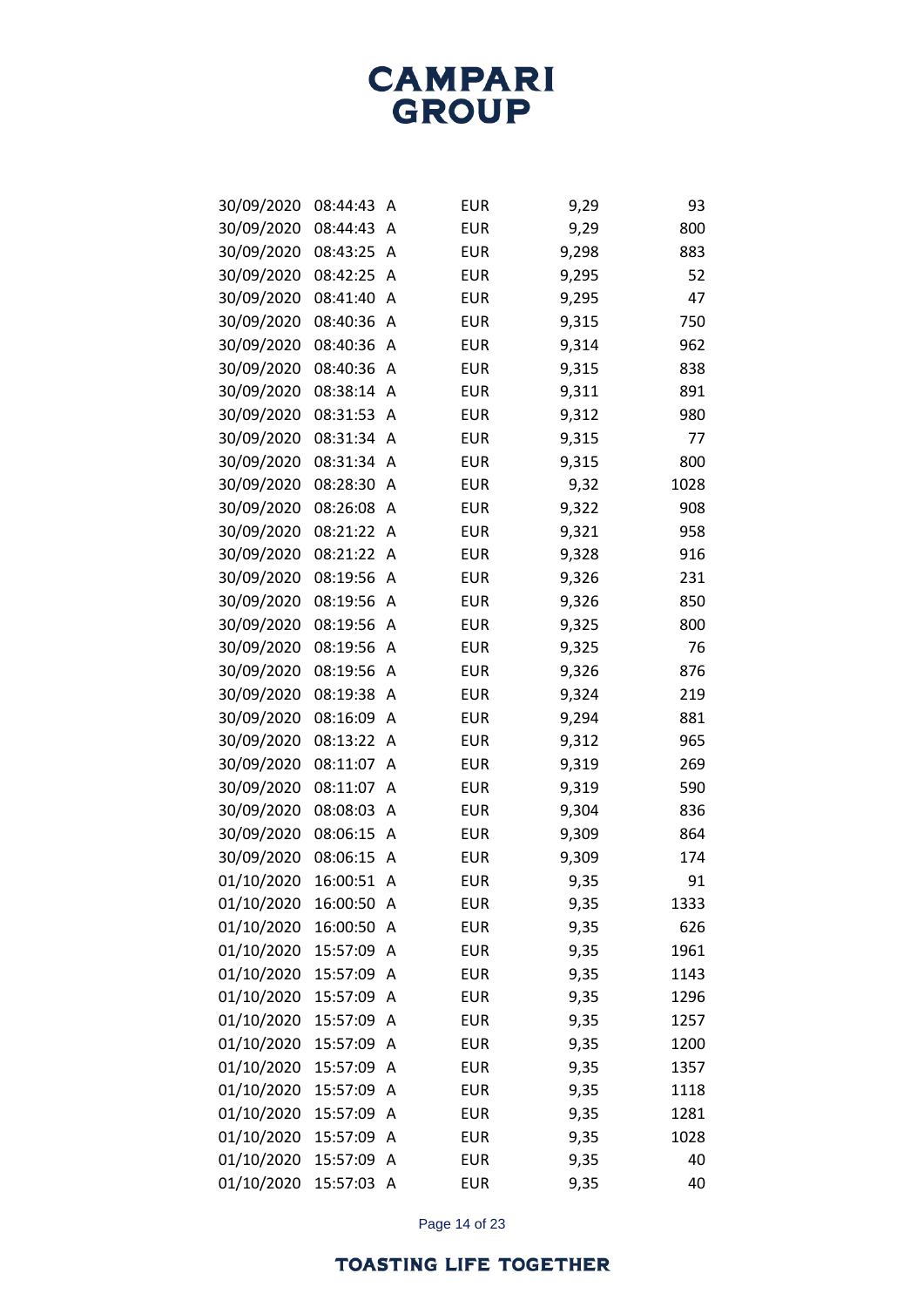| 01/10/2020 | 15:57:03 | А | <b>EUR</b> | 9,35  | 20   |
|------------|----------|---|------------|-------|------|
| 01/10/2020 | 15:56:45 | A | <b>EUR</b> | 9,35  | 20   |
| 01/10/2020 | 15:56:45 | A | <b>EUR</b> | 9,35  | 60   |
| 01/10/2020 | 15:56:11 | Α | <b>EUR</b> | 9,35  | 20   |
| 01/10/2020 | 15:56:11 | A | <b>EUR</b> | 9,35  | 55   |
| 01/10/2020 | 15:56:04 | A | <b>EUR</b> | 9,35  | 20   |
| 01/10/2020 | 15:47:41 | A | <b>EUR</b> | 9,34  | 148  |
| 01/10/2020 | 15:46:28 | Α | <b>EUR</b> | 9,342 | 1132 |
| 01/10/2020 | 15:46:28 | Α | <b>EUR</b> | 9,342 | 1299 |
| 01/10/2020 | 15:19:05 | Α | <b>EUR</b> | 9,314 | 1250 |
| 01/10/2020 | 15:18:56 | A | <b>EUR</b> | 9,318 | 123  |
| 01/10/2020 | 15:17:13 | Α | <b>EUR</b> | 9,31  | 1281 |
| 01/10/2020 | 15:16:03 | A | <b>EUR</b> | 9,311 | 1129 |
| 01/10/2020 | 15:16:03 | Α | <b>EUR</b> | 9,312 | 1237 |
| 01/10/2020 | 15:16:03 | A | <b>EUR</b> | 9,312 | 1102 |
| 01/10/2020 | 15:12:48 | Α | <b>EUR</b> | 9,293 | 20   |
| 01/10/2020 | 15:12:48 | Α | <b>EUR</b> | 9,293 | 20   |
| 01/10/2020 | 15:12:48 | Α | <b>EUR</b> | 9,293 | 20   |
| 01/10/2020 | 15:12:40 | Α | <b>EUR</b> | 9,294 | 40   |
| 01/10/2020 | 15:12:40 | Α | <b>EUR</b> | 9,294 | 1221 |
| 01/10/2020 | 15:08:03 | A | <b>EUR</b> | 9,294 | 850  |
| 01/10/2020 | 14:58:43 | Α | <b>EUR</b> | 9,322 | 186  |
| 01/10/2020 | 14:58:43 | A | <b>EUR</b> | 9,322 | 1068 |
| 01/10/2020 | 14:54:34 | Α | <b>EUR</b> | 9,334 | 320  |
| 01/10/2020 | 14:54:34 | A | <b>EUR</b> | 9,334 | 990  |
| 01/10/2020 | 14:49:41 | Α | <b>EUR</b> | 9,335 | 5    |
| 01/10/2020 | 14:49:41 | A | <b>EUR</b> | 9,335 | 1173 |
| 01/10/2020 | 14:38:45 | Α | <b>EUR</b> | 9,342 | 1102 |
| 01/10/2020 | 14:38:45 | A | <b>EUR</b> | 9,342 | 78   |
| 01/10/2020 | 14:30:03 | Α | <b>EUR</b> | 9,389 | 175  |
| 01/10/2020 | 14:30:03 | Α | <b>EUR</b> | 9,389 | 950  |
| 01/10/2020 | 14:30:03 | Α | <b>EUR</b> | 9,389 | 259  |
| 01/10/2020 | 14:30:03 | Α | <b>EUR</b> | 9,389 | 1112 |
| 01/10/2020 | 14:29:58 | Α | <b>EUR</b> | 9,39  | 58   |
| 01/10/2020 | 14:23:02 | Α | <b>EUR</b> | 9,388 | 800  |
| 01/10/2020 | 14:10:17 | A | <b>EUR</b> | 9,385 | 1099 |
| 01/10/2020 | 13:54:18 | Α | <b>EUR</b> | 9,398 | 747  |
| 01/10/2020 | 13:54:18 | Α | <b>EUR</b> | 9,398 | 550  |
| 01/10/2020 | 13:54:18 | Α | <b>EUR</b> | 9,398 | 1167 |
| 01/10/2020 | 13:35:49 | Α | <b>EUR</b> | 9,397 | 1304 |
| 01/10/2020 | 13:20:15 | Α | <b>EUR</b> | 9,391 | 453  |
| 01/10/2020 | 13:19:47 | Α | <b>EUR</b> | 9,391 | 895  |
| 01/10/2020 | 13:13:58 | A | <b>EUR</b> | 9,388 | 1136 |

Page 15 of 23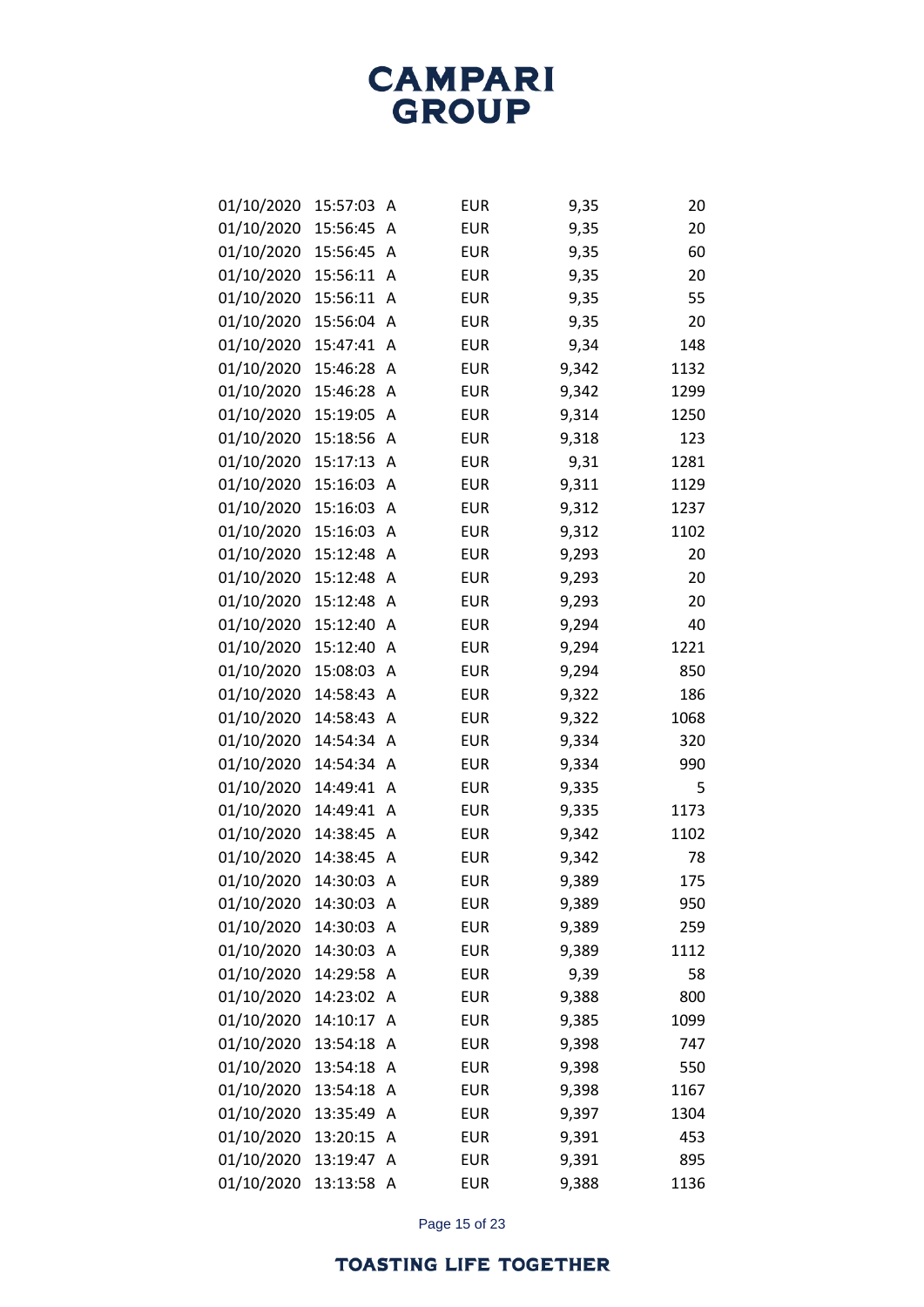| 01/10/2020 | 12:58:02   | Α | <b>EUR</b> | 9,394 | 1314 |
|------------|------------|---|------------|-------|------|
| 01/10/2020 | 12:35:23   | A | <b>EUR</b> | 9,402 | 1042 |
| 01/10/2020 | 12:35:23   | A | <b>EUR</b> | 9,402 | 98   |
| 01/10/2020 | 12:30:25   | Α | <b>EUR</b> | 9,398 | 1110 |
| 01/10/2020 | 12:07:41   | A | <b>EUR</b> | 9,399 | 93   |
| 01/10/2020 | 12:07:41   | Α | <b>EUR</b> | 9,399 | 750  |
| 01/10/2020 | 12:07:41   | A | <b>EUR</b> | 9,4   | 751  |
| 01/10/2020 | 12:07:41   | Α | <b>EUR</b> | 9,4   | 491  |
| 01/10/2020 | 11:47:26   | Α | <b>EUR</b> | 9,414 | 750  |
| 01/10/2020 | 11:47:26   | Α | <b>EUR</b> | 9,415 | 508  |
| 01/10/2020 | 11:47:26   | Α | <b>EUR</b> | 9,413 | 259  |
| 01/10/2020 | 11:47:26   | Α | <b>EUR</b> | 9,413 | 1106 |
| 01/10/2020 | 11:41:46   | Α | <b>EUR</b> | 9,412 | 236  |
| 01/10/2020 | 11:20:45   | Α | <b>EUR</b> | 9,407 | 349  |
| 01/10/2020 | 11:20:45   | Α | <b>EUR</b> | 9,407 | 652  |
| 01/10/2020 | 11:19:40   | Α | <b>EUR</b> | 9,407 | 49   |
| 01/10/2020 | 11:19:40   | Α | <b>EUR</b> | 9,407 | 184  |
| 01/10/2020 | 11:16:29   | Α | <b>EUR</b> | 9,42  | 1334 |
| 01/10/2020 | 11:13:29   | A | <b>EUR</b> | 9,42  | 1139 |
| 01/10/2020 | 11:13:29   | Α | <b>EUR</b> | 9,42  | 872  |
| 01/10/2020 | 11:13:29   | A | <b>EUR</b> | 9,42  | 350  |
| 01/10/2020 | 10:39:31   | Α | <b>EUR</b> | 9,4   | 1234 |
| 01/10/2020 | 10:37:37   | Α | <b>EUR</b> | 9,4   | 1343 |
| 01/10/2020 | 10:37:37   | Α | <b>EUR</b> | 9,402 | 654  |
| 01/10/2020 | 10:37:37   | Α | <b>EUR</b> | 9,402 | 700  |
| 01/10/2020 | 10:35:10   | Α | <b>EUR</b> | 9,41  | 1109 |
| 01/10/2020 | 10:09:30   | Α | <b>EUR</b> | 9,41  | 223  |
| 01/10/2020 | 10:09:30   | Α | <b>EUR</b> | 9,41  | 180  |
| 01/10/2020 | 10:09:30   | A | <b>EUR</b> | 9,41  | 750  |
| 01/10/2020 | 10:09:30   | Α | <b>EUR</b> | 9,409 | 1226 |
| 01/10/2020 | 10:01:21   | A | <b>EUR</b> | 9,396 | 1100 |
| 01/10/2020 | 09:54:04   | Α | <b>EUR</b> | 9,384 | 915  |
| 01/10/2020 | 09:54:04   | A | <b>EUR</b> | 9,384 | 272  |
| 01/10/2020 | 09:44:01   | Α | <b>EUR</b> | 9,396 | 243  |
| 01/10/2020 | 09:40:08   | Α | <b>EUR</b> | 9,401 | 1240 |
| 01/10/2020 | 09:37:00   | Α | <b>EUR</b> | 9,396 | 899  |
| 01/10/2020 | 09:30:22   | A | <b>EUR</b> | 9,417 | 1290 |
| 01/10/2020 | 09:21:52   | Α | <b>EUR</b> | 9,4   | 362  |
| 01/10/2020 | 09:20:26   | A | <b>EUR</b> | 9,41  | 1123 |
| 01/10/2020 | 09:10:17   | Α | <b>EUR</b> | 9,408 | 480  |
| 01/10/2020 | 09:10:17   | Α | <b>EUR</b> | 9,407 | 800  |
| 01/10/2020 | 09:00:29   | Α | <b>EUR</b> | 9,393 | 1244 |
| 01/10/2020 | 08:56:24 A |   | <b>EUR</b> | 9,394 | 1176 |

Page 16 of 23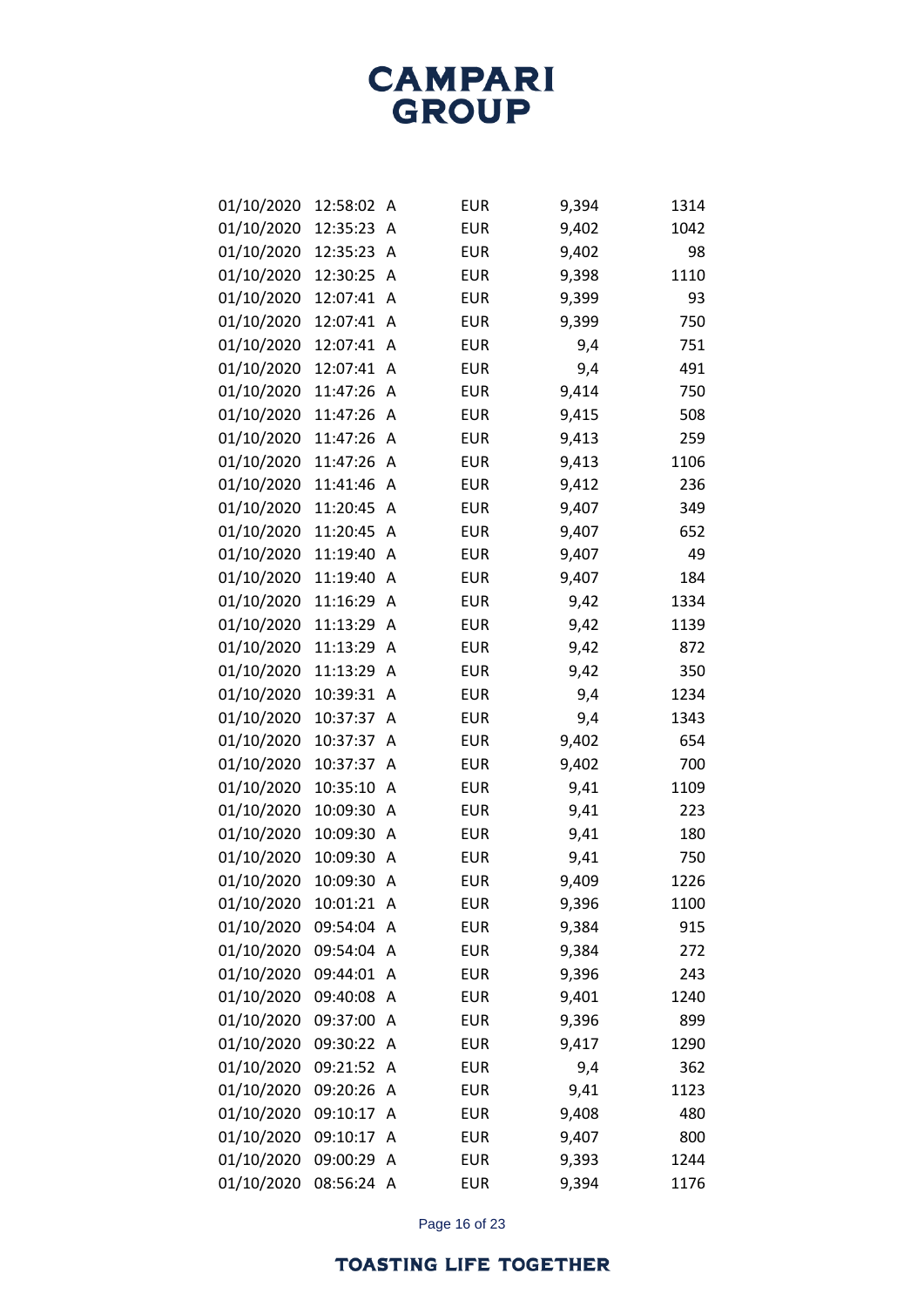| 01/10/2020 | 08:48:56 | Α | <b>EUR</b> | 9,408 | 618  |
|------------|----------|---|------------|-------|------|
| 01/10/2020 | 08:48:56 | Α | <b>EUR</b> | 9,408 | 751  |
| 01/10/2020 | 08:45:38 | A | <b>EUR</b> | 9,402 | 1282 |
| 01/10/2020 | 08:43:12 | Α | <b>EUR</b> | 9,414 | 1198 |
| 02/10/2020 | 16:12:46 | Α | <b>EUR</b> | 9,347 | 328  |
| 02/10/2020 | 16:12:46 | Α | <b>EUR</b> | 9,347 | 1039 |
| 02/10/2020 | 16:10:55 | Α | <b>EUR</b> | 9,341 | 1179 |
| 02/10/2020 | 16:09:39 | Α | <b>EUR</b> | 9,343 | 1088 |
| 02/10/2020 | 16:09:37 | Α | <b>EUR</b> | 9,343 | 110  |
| 02/10/2020 | 16:08:58 | Α | <b>EUR</b> | 9,343 | 50   |
| 02/10/2020 | 16:08:58 | Α | <b>EUR</b> | 9,343 | 142  |
| 02/10/2020 | 16:06:49 | Α | <b>EUR</b> | 9,337 | 1273 |
| 02/10/2020 | 16:04:48 | Α | <b>EUR</b> | 9,339 | 593  |
| 02/10/2020 | 16:04:48 | Α | <b>EUR</b> | 9,339 | 227  |
| 02/10/2020 | 16:04:48 | A | <b>EUR</b> | 9,339 | 29   |
| 02/10/2020 | 16:04:24 | Α | <b>EUR</b> | 9,345 | 454  |
| 02/10/2020 | 16:04:24 | Α | <b>EUR</b> | 9,345 | 805  |
| 02/10/2020 | 16:04:13 | Α | <b>EUR</b> | 9,345 | 114  |
| 02/10/2020 | 16:02:13 | Α | <b>EUR</b> | 9,34  | 958  |
| 02/10/2020 | 16:02:13 | Α | <b>EUR</b> | 9,34  | 203  |
| 02/10/2020 | 16:00:37 | Α | <b>EUR</b> | 9,342 | 374  |
| 02/10/2020 | 16:00:37 | Α | <b>EUR</b> | 9,342 | 611  |
| 02/10/2020 | 16:00:30 | Α | <b>EUR</b> | 9,342 | 141  |
| 02/10/2020 | 15:59:35 | Α | <b>EUR</b> | 9,347 | 1046 |
| 02/10/2020 | 15:59:35 | Α | <b>EUR</b> | 9,347 | 124  |
| 02/10/2020 | 15:57:03 | Α | <b>EUR</b> | 9,331 | 658  |
| 02/10/2020 | 15:56:39 | Α | <b>EUR</b> | 9,331 | 120  |
| 02/10/2020 | 15:56:39 | Α | <b>EUR</b> | 9,331 | 94   |
| 02/10/2020 | 15:56:39 | Α | <b>EUR</b> | 9,331 | 578  |
| 02/10/2020 | 15:56:32 | A | <b>EUR</b> | 9,331 | 176  |
| 02/10/2020 | 15:56:32 | A | <b>EUR</b> | 9,331 | 343  |
| 02/10/2020 | 15:54:37 | Α | <b>EUR</b> | 9,32  | 322  |
| 02/10/2020 | 15:52:23 | Α | <b>EUR</b> | 9,315 | 144  |
| 02/10/2020 | 15:52:23 | Α | <b>EUR</b> | 9,315 | 970  |
| 02/10/2020 | 15:52:23 | A | <b>EUR</b> | 9,315 | 163  |
| 02/10/2020 | 15:49:28 | Α | <b>EUR</b> | 9,313 | 1237 |
| 02/10/2020 | 15:47:26 | Α | <b>EUR</b> | 9,312 | 820  |
| 02/10/2020 | 15:47:26 | Α | <b>EUR</b> | 9,312 | 311  |
| 02/10/2020 | 15:47:26 | A | <b>EUR</b> | 9,312 | 42   |
| 02/10/2020 | 15:44:20 | Α | <b>EUR</b> | 9,303 | 1326 |
| 02/10/2020 | 15:43:50 | Α | <b>EUR</b> | 9,303 | 1134 |
| 02/10/2020 | 15:40:47 | Α | <b>EUR</b> | 9,291 | 1133 |
| 02/10/2020 | 15:37:09 | A | <b>EUR</b> | 9,293 | 1214 |

Page 17 of 23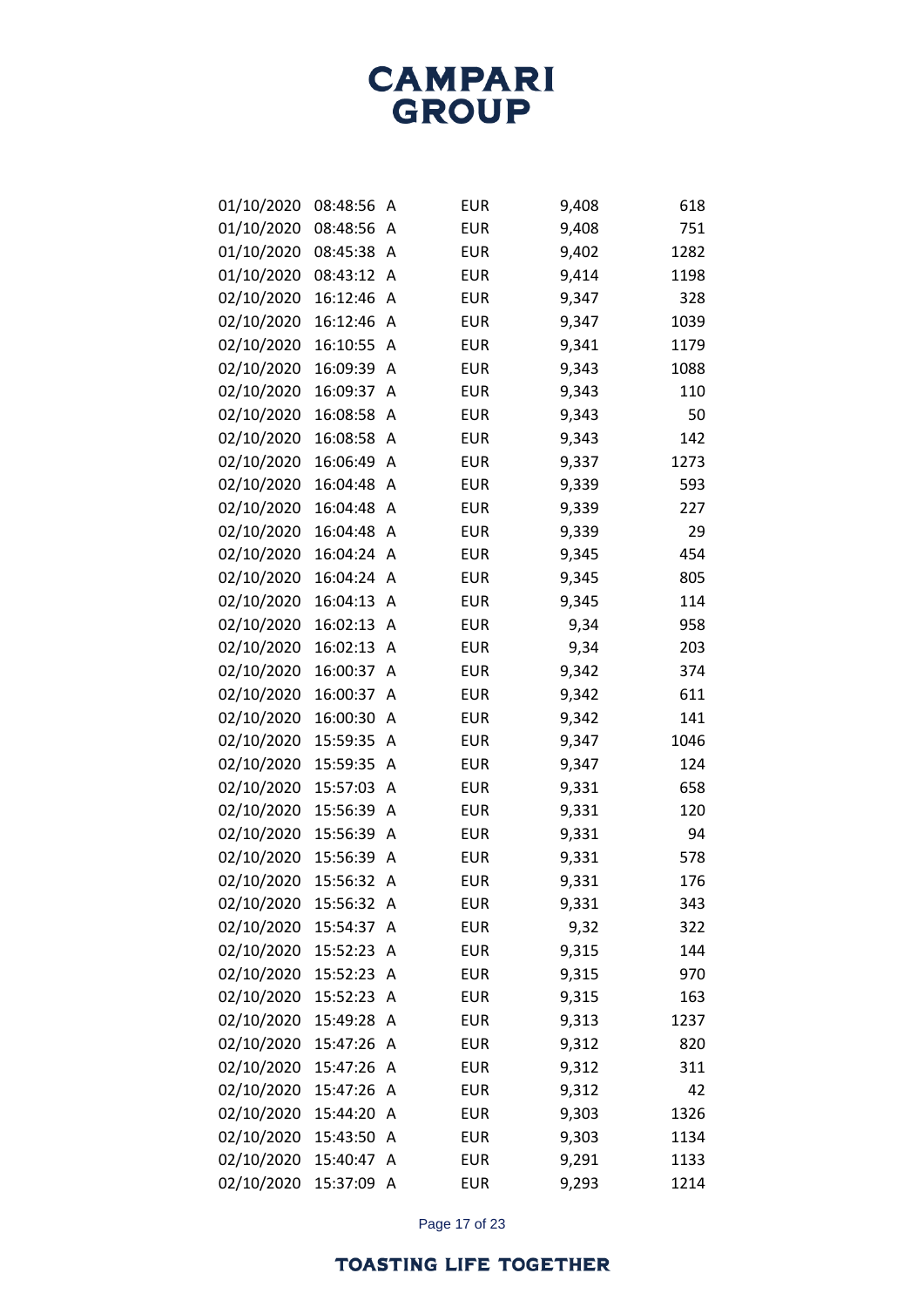| 02/10/2020 | 15:35:23 | Α | <b>EUR</b> | 9,296 | 1181 |
|------------|----------|---|------------|-------|------|
| 02/10/2020 | 15:33:11 | A | <b>EUR</b> | 9,288 | 1374 |
| 02/10/2020 | 15:32:56 | A | <b>EUR</b> | 9,293 | 1185 |
| 02/10/2020 | 15:29:06 | Α | <b>EUR</b> | 9,279 | 1366 |
| 02/10/2020 | 15:28:06 | A | <b>EUR</b> | 9,281 | 451  |
| 02/10/2020 | 15:28:06 | A | <b>EUR</b> | 9,281 | 800  |
| 02/10/2020 | 15:28:06 | A | <b>EUR</b> | 9,281 | 532  |
| 02/10/2020 | 15:28:06 | Α | <b>EUR</b> | 9,281 | 798  |
| 02/10/2020 | 15:27:26 | A | <b>EUR</b> | 9,276 | 1133 |
| 02/10/2020 | 15:23:46 | Α | <b>EUR</b> | 9,285 | 484  |
| 02/10/2020 | 15:23:46 | A | <b>EUR</b> | 9,285 | 697  |
| 02/10/2020 | 15:23:46 | Α | <b>EUR</b> | 9,283 | 871  |
| 02/10/2020 | 15:21:52 | A | <b>EUR</b> | 9,285 | 1139 |
| 02/10/2020 | 15:19:25 | A | <b>EUR</b> | 9,284 | 1188 |
| 02/10/2020 | 15:17:53 | A | <b>EUR</b> | 9,287 | 1337 |
| 02/10/2020 | 15:13:41 | Α | <b>EUR</b> | 9,298 | 200  |
| 02/10/2020 | 15:13:41 | A | <b>EUR</b> | 9,298 | 460  |
| 02/10/2020 | 15:13:41 | Α | <b>EUR</b> | 9,297 | 500  |
| 02/10/2020 | 15:13:41 | A | <b>EUR</b> | 9,296 | 1118 |
| 02/10/2020 | 15:10:58 | Α | <b>EUR</b> | 9,296 | 1282 |
| 02/10/2020 | 15:10:48 | A | <b>EUR</b> | 9,297 | 29   |
| 02/10/2020 | 15:08:08 | Α | <b>EUR</b> | 9,302 | 570  |
| 02/10/2020 | 15:08:08 | A | <b>EUR</b> | 9,301 | 733  |
| 02/10/2020 | 15:06:22 | Α | <b>EUR</b> | 9,306 | 1147 |
| 02/10/2020 | 15:02:43 | A | <b>EUR</b> | 9,299 | 1226 |
| 02/10/2020 | 15:02:18 | Α | <b>EUR</b> | 9,303 | 1169 |
| 02/10/2020 | 15:02:00 | A | <b>EUR</b> | 9,302 | 1374 |
| 02/10/2020 | 14:57:07 | Α | <b>EUR</b> | 9,296 | 1124 |
| 02/10/2020 | 14:51:42 | A | <b>EUR</b> | 9,305 | 1342 |
| 02/10/2020 | 14:49:51 | A | <b>EUR</b> | 9,312 | 139  |
| 02/10/2020 | 14:49:51 | A | <b>EUR</b> | 9,312 | 1054 |
| 02/10/2020 | 14:47:37 | A | <b>EUR</b> | 9,305 | 1349 |
| 02/10/2020 | 14:47:15 | A | <b>EUR</b> | 9,308 | 576  |
| 02/10/2020 | 14:47:15 | A | <b>EUR</b> | 9,308 | 608  |
| 02/10/2020 | 14:45:00 | A | <b>EUR</b> | 9,294 | 1165 |
| 02/10/2020 | 14:40:56 | Α | <b>EUR</b> | 9,29  | 365  |
| 02/10/2020 | 14:40:56 | A | <b>EUR</b> | 9,29  | 800  |
| 02/10/2020 | 14:38:51 | Α | <b>EUR</b> | 9,297 | 1252 |
| 02/10/2020 | 14:38:31 | A | <b>EUR</b> | 9,305 | 1381 |
| 02/10/2020 | 14:35:15 | A | <b>EUR</b> | 9,31  | 1211 |
| 02/10/2020 | 14:34:20 | A | <b>EUR</b> | 9,313 | 1208 |
| 02/10/2020 | 14:32:40 | Α | <b>EUR</b> | 9,297 | 765  |
| 02/10/2020 | 14:32:40 | A | <b>EUR</b> | 9,297 | 625  |

Page 18 of 23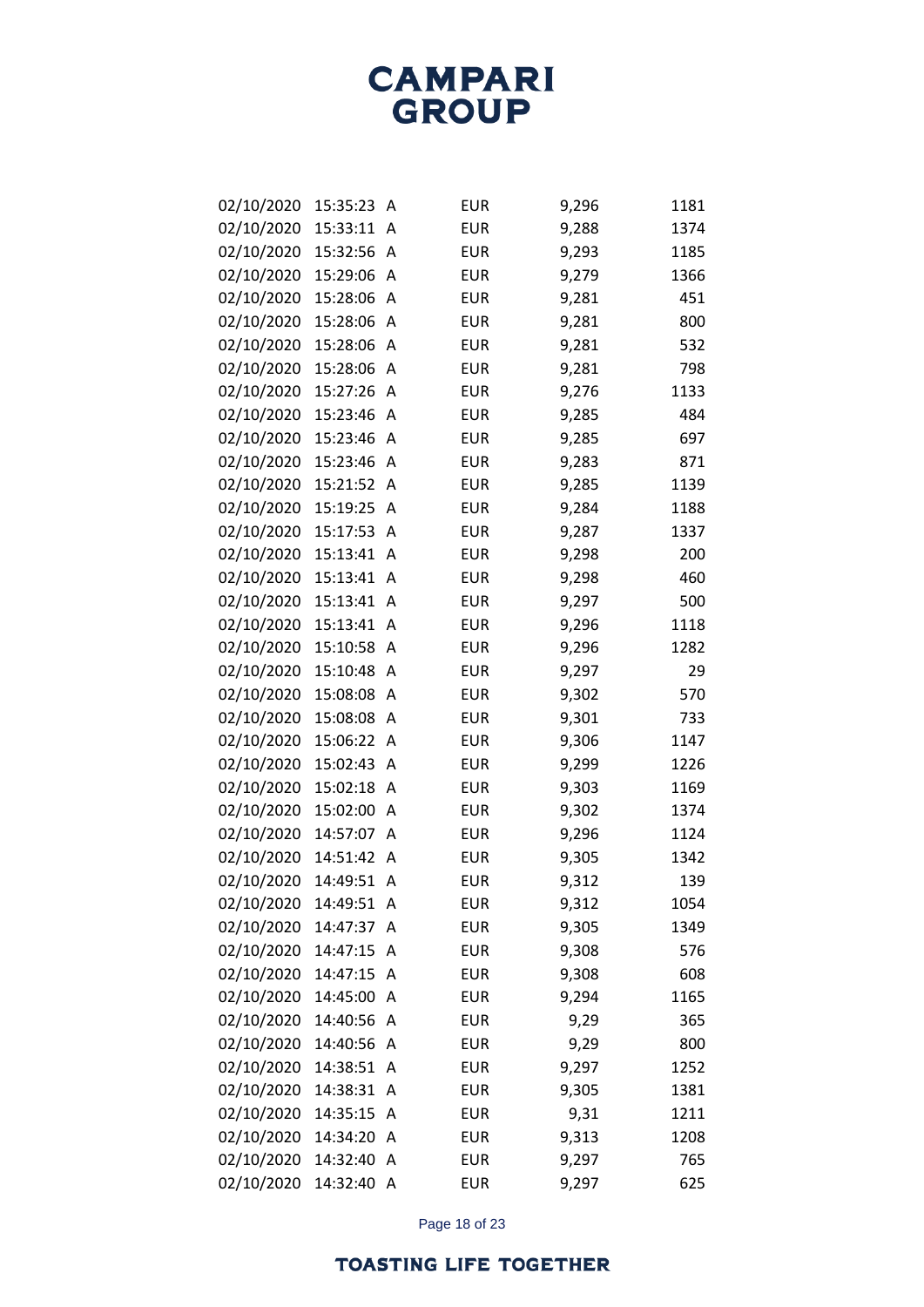| 02/10/2020 | 14:30:59 | Α | <b>EUR</b> | 9,287 | 1136 |
|------------|----------|---|------------|-------|------|
| 02/10/2020 | 14:26:17 | Α | <b>EUR</b> | 9,287 | 1125 |
| 02/10/2020 | 14:22:12 | A | <b>EUR</b> | 9,282 | 1215 |
| 02/10/2020 | 14:21:44 | Α | <b>EUR</b> | 9,285 | 7    |
| 02/10/2020 | 14:21:38 | Α | <b>EUR</b> | 9,285 | 3    |
| 02/10/2020 | 14:21:38 | Α | <b>EUR</b> | 9,285 | 149  |
| 02/10/2020 | 14:21:26 | Α | <b>EUR</b> | 9,287 | 156  |
| 02/10/2020 | 14:21:11 | Α | <b>EUR</b> | 9,29  | 460  |
| 02/10/2020 | 14:21:10 | Α | <b>EUR</b> | 9,29  | 654  |
| 02/10/2020 | 14:21:10 | Α | <b>EUR</b> | 9,29  | 620  |
| 02/10/2020 | 14:19:11 | Α | <b>EUR</b> | 9,286 | 939  |
| 02/10/2020 | 14:19:11 | Α | <b>EUR</b> | 9,286 | 221  |
| 02/10/2020 | 14:15:04 | Α | <b>EUR</b> | 9,276 | 1133 |
| 02/10/2020 | 14:10:41 | Α | <b>EUR</b> | 9,275 | 1329 |
| 02/10/2020 | 14:04:45 | Α | <b>EUR</b> | 9,276 | 1287 |
| 02/10/2020 | 14:02:52 | Α | <b>EUR</b> | 9,29  | 390  |
| 02/10/2020 | 14:00:16 | Α | <b>EUR</b> | 9,294 | 560  |
| 02/10/2020 | 14:00:16 | Α | <b>EUR</b> | 9,294 | 270  |
| 02/10/2020 | 14:00:16 | Α | <b>EUR</b> | 9,294 | 405  |
| 02/10/2020 | 13:56:48 | Α | <b>EUR</b> | 9,296 | 1380 |
| 02/10/2020 | 13:51:38 | Α | <b>EUR</b> | 9,301 | 1157 |
| 02/10/2020 | 13:47:08 | Α | <b>EUR</b> | 9,307 | 981  |
| 02/10/2020 | 13:47:08 | Α | <b>EUR</b> | 9,307 | 394  |
| 02/10/2020 | 13:38:58 | Α | <b>EUR</b> | 9,318 | 306  |
| 02/10/2020 | 13:38:58 | Α | <b>EUR</b> | 9,318 | 950  |
| 02/10/2020 | 13:38:58 | Α | <b>EUR</b> | 9,32  | 491  |
| 02/10/2020 | 13:38:58 | Α | <b>EUR</b> | 9,32  | 694  |
| 02/10/2020 | 13:35:01 | A | <b>EUR</b> | 9,32  | 1244 |
| 02/10/2020 | 13:31:42 | Α | <b>EUR</b> | 9,32  | 1303 |
| 02/10/2020 | 13:29:51 | Α | <b>EUR</b> | 9,331 | 1185 |
| 02/10/2020 | 13:20:41 | A | <b>EUR</b> | 9,336 | 1156 |
| 02/10/2020 | 13:20:41 | Α | <b>EUR</b> | 9,335 | 1282 |
| 02/10/2020 | 13:18:34 | Α | EUR        | 9,343 | 1000 |
| 02/10/2020 | 13:09:28 | Α | EUR        | 9,325 | 294  |
| 02/10/2020 | 13:09:28 | Α | EUR        | 9,324 | 600  |
| 02/10/2020 | 13:09:28 | Α | EUR        | 9,324 | 387  |
| 02/10/2020 | 13:09:28 | Α | <b>EUR</b> | 9,324 | 1358 |
| 02/10/2020 | 13:07:16 | Α | <b>EUR</b> | 9,333 | 1376 |
| 02/10/2020 | 13:00:51 | Α | <b>EUR</b> | 9,315 | 800  |
| 02/10/2020 | 12:58:27 | Α | EUR        | 9,309 | 1000 |
| 02/10/2020 | 12:55:31 | Α | EUR        | 9,301 | 1359 |
| 02/10/2020 | 12:50:29 | Α | <b>EUR</b> | 9,314 | 1177 |
| 02/10/2020 | 12:48:38 | A | EUR        | 9,31  | 510  |

Page 19 of 23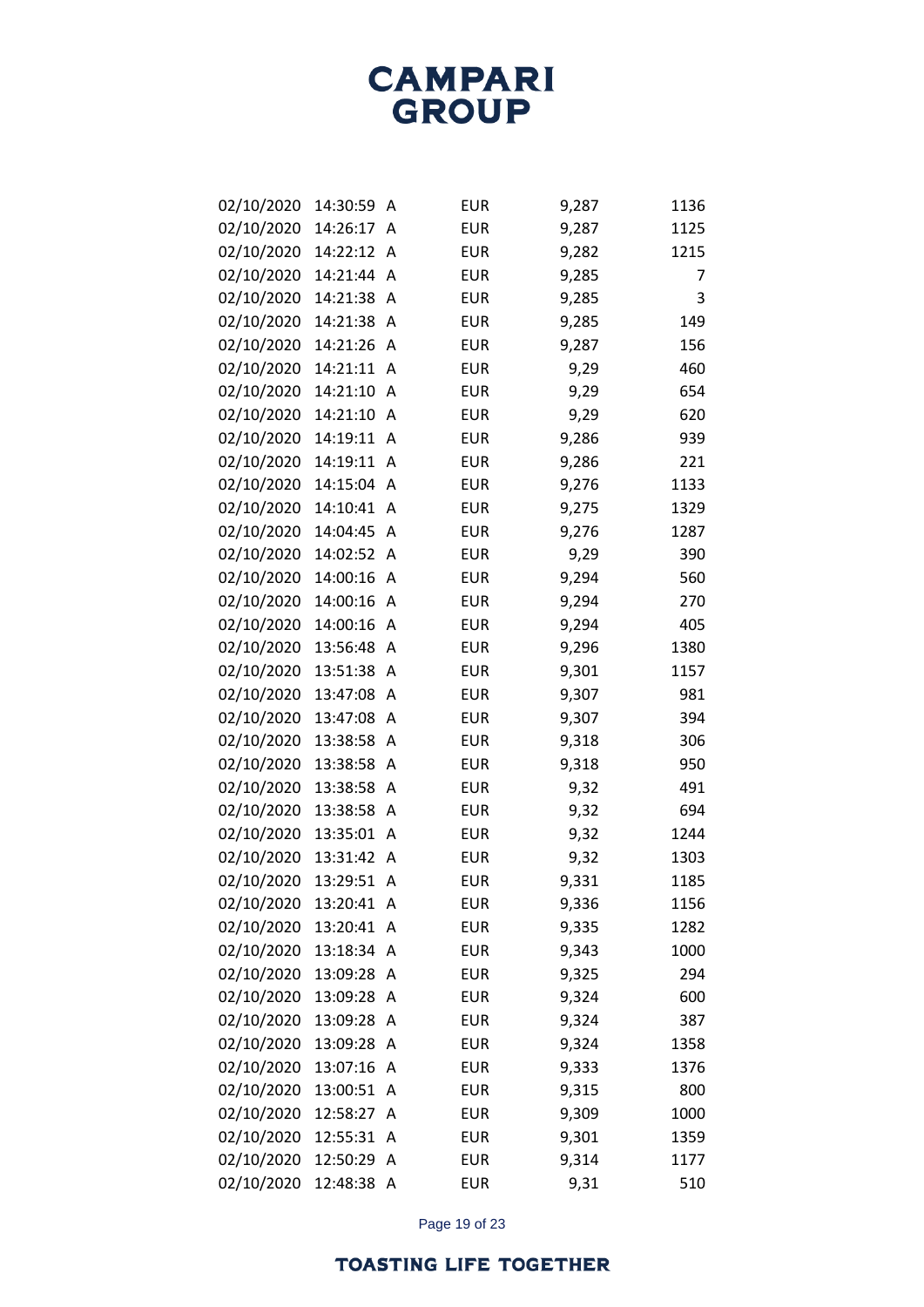| 02/10/2020 | 12:48:38 | Α | <b>EUR</b> | 9,31  | 485  |
|------------|----------|---|------------|-------|------|
| 02/10/2020 | 12:42:34 | A | <b>EUR</b> | 9,304 | 82   |
| 02/10/2020 | 12:42:34 | A | <b>EUR</b> | 9,304 | 885  |
| 02/10/2020 | 12:42:34 | A | <b>EUR</b> | 9,304 | 357  |
| 02/10/2020 | 12:35:54 | Α | <b>EUR</b> | 9,296 | 1031 |
| 02/10/2020 | 12:35:54 | A | <b>EUR</b> | 9,296 | 349  |
| 02/10/2020 | 12:32:04 | A | <b>EUR</b> | 9,294 | 1163 |
| 02/10/2020 | 12:32:04 | Α | <b>EUR</b> | 9,294 | 165  |
| 02/10/2020 | 12:26:14 | A | <b>EUR</b> | 9,287 | 168  |
| 02/10/2020 | 12:26:14 | A | <b>EUR</b> | 9,286 | 950  |
| 02/10/2020 | 12:26:14 | Α | <b>EUR</b> | 9,288 | 1216 |
| 02/10/2020 | 12:20:31 | Α | <b>EUR</b> | 9,299 | 697  |
| 02/10/2020 | 12:20:31 | Α | <b>EUR</b> | 9,299 | 132  |
| 02/10/2020 | 12:20:31 | Α | <b>EUR</b> | 9,299 | 487  |
| 02/10/2020 | 12:17:15 | Α | <b>EUR</b> | 9,287 | 1152 |
| 02/10/2020 | 12:08:35 | Α | <b>EUR</b> | 9,292 | 1166 |
| 02/10/2020 | 12:02:23 | Α | <b>EUR</b> | 9,298 | 1338 |
| 02/10/2020 | 12:00:56 | Α | <b>EUR</b> | 9,306 | 1149 |
| 02/10/2020 | 11:53:38 | Α | <b>EUR</b> | 9,296 | 544  |
| 02/10/2020 | 11:53:38 | Α | <b>EUR</b> | 9,296 | 850  |
| 02/10/2020 | 11:53:38 | Α | <b>EUR</b> | 9,296 | 679  |
| 02/10/2020 | 11:53:38 | Α | <b>EUR</b> | 9,296 | 679  |
| 02/10/2020 | 11:41:29 | Α | <b>EUR</b> | 9,273 | 1342 |
| 02/10/2020 | 11:41:29 | Α | <b>EUR</b> | 9,272 | 1292 |
| 02/10/2020 | 11:35:06 | Α | <b>EUR</b> | 9,272 | 94   |
| 02/10/2020 | 11:35:06 | Α | <b>EUR</b> | 9,272 | 557  |
| 02/10/2020 | 11:35:06 | Α | <b>EUR</b> | 9,271 | 524  |
| 02/10/2020 | 11:31:52 | Α | <b>EUR</b> | 9,283 | 1182 |
| 02/10/2020 | 11:28:42 | Α | <b>EUR</b> | 9,283 | 1325 |
| 02/10/2020 | 11:28:05 | Α | <b>EUR</b> | 9,286 | 1127 |
| 02/10/2020 | 11:27:38 | A | <b>EUR</b> | 9,284 | 54   |
| 02/10/2020 | 11:20:24 | A | <b>EUR</b> | 9,27  | 1312 |
| 02/10/2020 | 11:16:19 | Α | <b>EUR</b> | 9,276 | 1336 |
| 02/10/2020 | 11:12:22 | Α | <b>EUR</b> | 9,282 | 1221 |
| 02/10/2020 | 11:05:09 | Α | <b>EUR</b> | 9,276 | 1128 |
| 02/10/2020 | 11:00:39 | Α | <b>EUR</b> | 9,27  | 267  |
| 02/10/2020 | 11:00:39 | Α | <b>EUR</b> | 9,27  | 1030 |
| 02/10/2020 | 10:55:23 | Α | <b>EUR</b> | 9,283 | 1194 |
| 02/10/2020 | 10:54:16 | Α | <b>EUR</b> | 9,278 | 735  |
| 02/10/2020 | 10:49:58 | Α | <b>EUR</b> | 9,283 | 615  |
| 02/10/2020 | 10:48:42 | Α | <b>EUR</b> | 9,285 | 1364 |
| 02/10/2020 | 10:48:04 | Α | <b>EUR</b> | 9,294 | 1000 |
| 02/10/2020 | 10:48:04 | A | <b>EUR</b> | 9,296 | 243  |

Page 20 of 23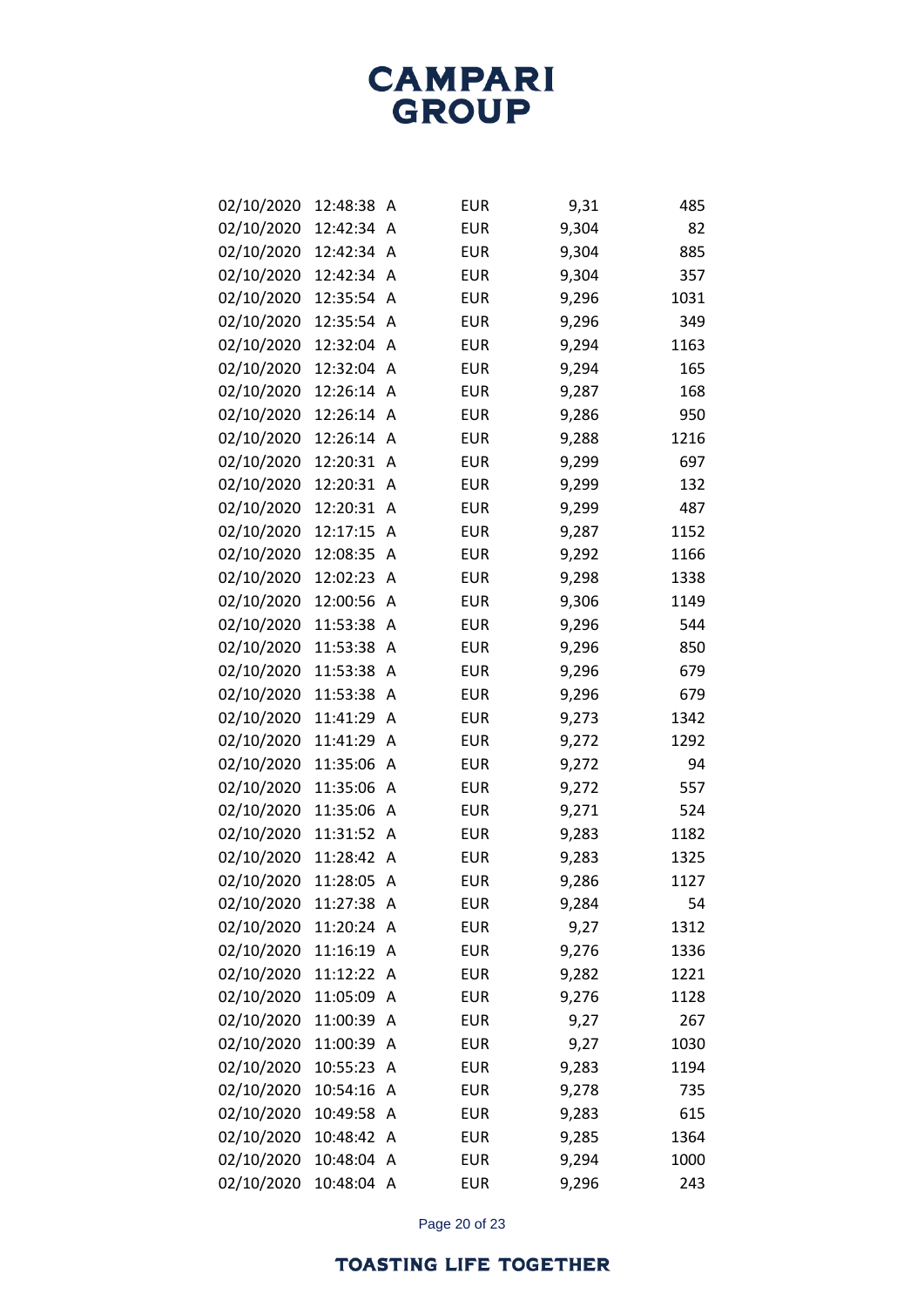| 02/10/2020 | 10:48:04 | Α | <b>EUR</b> | 9,296 | 1000 |
|------------|----------|---|------------|-------|------|
| 02/10/2020 | 10:42:03 | Α | <b>EUR</b> | 9,289 | 1282 |
| 02/10/2020 | 10:37:10 | Α | <b>EUR</b> | 9,296 | 360  |
| 02/10/2020 | 10:37:10 | Α | <b>EUR</b> | 9,296 | 1000 |
| 02/10/2020 | 10:34:10 | Α | <b>EUR</b> | 9,296 | 1280 |
| 02/10/2020 | 10:28:43 | A | <b>EUR</b> | 9,305 | 278  |
| 02/10/2020 | 10:26:57 | A | <b>EUR</b> | 9,305 | 500  |
| 02/10/2020 | 10:26:44 | A | <b>EUR</b> | 9,305 | 588  |
| 02/10/2020 | 10:23:07 | Α | <b>EUR</b> | 9,314 | 1215 |
| 02/10/2020 | 10:19:06 | Α | <b>EUR</b> | 9,32  | 1352 |
| 02/10/2020 | 10:16:41 | A | <b>EUR</b> | 9,322 | 1281 |
| 02/10/2020 | 10:14:23 | Α | <b>EUR</b> | 9,328 | 1291 |
| 02/10/2020 | 10:11:23 | Α | <b>EUR</b> | 9,325 | 1315 |
| 02/10/2020 | 10:08:48 | Α | <b>EUR</b> | 9,322 | 856  |
| 02/10/2020 | 10:08:48 | Α | <b>EUR</b> | 9,322 | 494  |
| 02/10/2020 | 10:08:30 | Α | <b>EUR</b> | 9,325 | 535  |
| 02/10/2020 | 10:08:30 | Α | <b>EUR</b> | 9,325 | 513  |
| 02/10/2020 | 10:01:02 | A | <b>EUR</b> | 9,29  | 239  |
| 02/10/2020 | 10:00:43 | Α | <b>EUR</b> | 9,29  | 968  |
| 02/10/2020 | 09:57:29 | Α | <b>EUR</b> | 9,296 | 1235 |
| 02/10/2020 | 09:48:13 | Α | <b>EUR</b> | 9,272 | 550  |
| 02/10/2020 | 09:48:13 | Α | <b>EUR</b> | 9,272 | 823  |
| 02/10/2020 | 09:46:45 | Α | <b>EUR</b> | 9,274 | 1179 |
| 02/10/2020 | 09:42:07 | Α | <b>EUR</b> | 9,281 | 1216 |
| 02/10/2020 | 09:37:52 | A | <b>EUR</b> | 9,29  | 1356 |
| 02/10/2020 | 09:37:22 | Α | <b>EUR</b> | 9,29  | 750  |
| 02/10/2020 | 09:30:59 | Α | <b>EUR</b> | 9,287 | 1194 |
| 02/10/2020 | 09:27:34 | A | <b>EUR</b> | 9,298 | 260  |
| 02/10/2020 | 09:27:34 | Α | <b>EUR</b> | 9,297 | 327  |
| 02/10/2020 | 09:27:34 | A | <b>EUR</b> | 9,297 | 750  |
| 02/10/2020 | 09:27:34 | A | <b>EUR</b> | 9,296 | 601  |
| 02/10/2020 | 09:27:34 | A | <b>EUR</b> | 9,295 | 700  |
| 02/10/2020 | 09:27:34 | A | <b>EUR</b> | 9,3   | 759  |
| 02/10/2020 | 09:27:34 | A | <b>EUR</b> | 9,3   | 522  |
| 02/10/2020 | 09:27:34 | Α | <b>EUR</b> | 9,301 | 1368 |
| 02/10/2020 | 09:21:12 | A | <b>EUR</b> | 9,304 | 391  |
| 02/10/2020 | 09:21:12 | A | <b>EUR</b> | 9,304 | 734  |
| 02/10/2020 | 09:21:12 | A | <b>EUR</b> | 9,304 | 146  |
| 02/10/2020 | 09:18:38 | Α | <b>EUR</b> | 9,298 | 310  |
| 02/10/2020 | 09:18:38 | A | <b>EUR</b> | 9,297 | 950  |
| 02/10/2020 | 09:18:26 | Α | <b>EUR</b> | 9,301 | 513  |
| 02/10/2020 | 09:18:24 | A | <b>EUR</b> | 9,301 | 459  |
| 02/10/2020 | 09:16:42 | A | EUR        | 9,302 | 1134 |

Page 21 of 23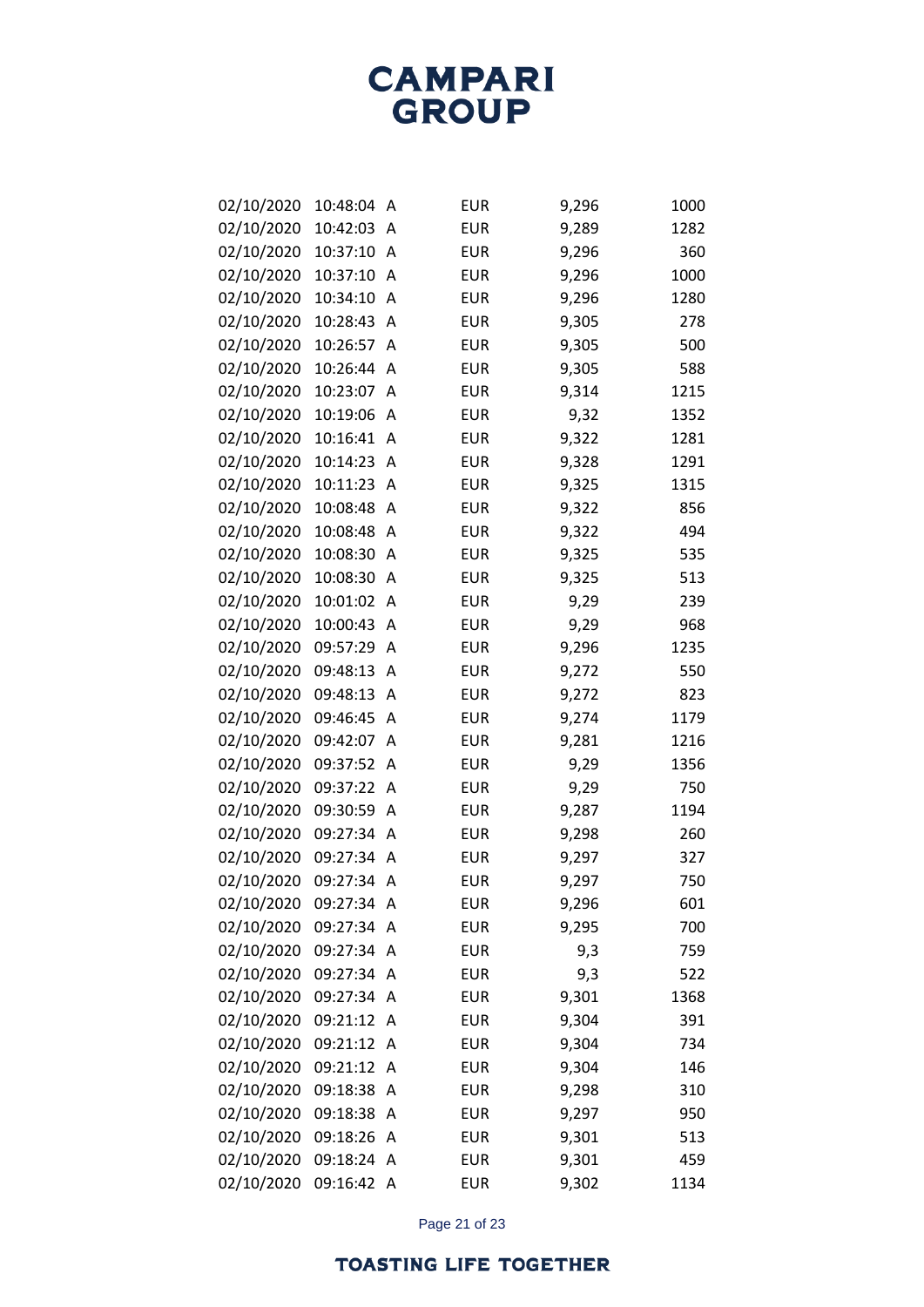| 02/10/2020 | 09:16:42 | Α | <b>EUR</b> | 9,302 | 1267 |
|------------|----------|---|------------|-------|------|
| 02/10/2020 | 09:12:38 | Α | <b>EUR</b> | 9,298 | 1179 |
| 02/10/2020 | 09:12:17 | Α | <b>EUR</b> | 9,302 | 270  |
| 02/10/2020 | 09:12:17 | Α | <b>EUR</b> | 9,302 | 1033 |
| 02/10/2020 | 09:11:07 | Α | <b>EUR</b> | 9,302 | 375  |
| 02/10/2020 | 09:11:07 | A | <b>EUR</b> | 9,302 | 800  |
| 02/10/2020 | 09:11:07 | A | <b>EUR</b> | 9,302 | 194  |
| 02/10/2020 | 09:11:07 | Α | <b>EUR</b> | 9,302 | 1186 |
| 02/10/2020 | 09:07:37 | Α | <b>EUR</b> | 9,319 | 1071 |
| 02/10/2020 | 09:07:37 | Α | <b>EUR</b> | 9,319 | 1338 |
| 02/10/2020 | 09:07:07 | Α | <b>EUR</b> | 9,321 | 1232 |
| 02/10/2020 | 09:06:00 | Α | <b>EUR</b> | 9,322 | 1222 |
| 02/10/2020 | 09:06:00 | Α | <b>EUR</b> | 9,322 | 1266 |
| 02/10/2020 | 09:05:24 | A | <b>EUR</b> | 9,327 | 444  |
| 02/10/2020 | 09:01:47 | Α | <b>EUR</b> | 9,318 | 351  |
| 02/10/2020 | 09:01:47 | Α | <b>EUR</b> | 9,319 | 1230 |
| 02/10/2020 | 08:58:20 | Α | <b>EUR</b> | 9,297 | 762  |
| 02/10/2020 | 08:58:20 | Α | <b>EUR</b> | 9,297 | 450  |
| 02/10/2020 | 08:57:45 | Α | <b>EUR</b> | 9,299 | 1117 |
| 02/10/2020 | 08:57:45 | Α | <b>EUR</b> | 9,299 | 1111 |
| 02/10/2020 | 08:57:45 | Α | <b>EUR</b> | 9,299 | 255  |
| 02/10/2020 | 08:53:39 | Α | <b>EUR</b> | 9,289 | 1359 |
| 02/10/2020 | 08:45:54 | Α | <b>EUR</b> | 9,283 | 944  |
| 02/10/2020 | 08:45:54 | A | <b>EUR</b> | 9,28  | 353  |
| 02/10/2020 | 08:45:54 | Α | <b>EUR</b> | 9,283 | 1286 |
| 02/10/2020 | 08:37:45 | Α | <b>EUR</b> | 9,289 | 1299 |
| 02/10/2020 | 08:35:29 | Α | <b>EUR</b> | 9,306 | 1325 |
| 02/10/2020 | 08:30:51 | Α | <b>EUR</b> | 9,308 | 1343 |
| 02/10/2020 | 08:30:51 | Α | <b>EUR</b> | 9,307 | 341  |
| 02/10/2020 | 08:30:51 | Α | <b>EUR</b> | 9,307 | 243  |
| 02/10/2020 | 08:30:51 | Α | <b>EUR</b> | 9,307 | 800  |
| 02/10/2020 | 08:29:59 | A | <b>EUR</b> | 9,3   | 1144 |
| 02/10/2020 | 08:28:53 | Α | <b>EUR</b> | 9,309 | 1270 |
| 02/10/2020 | 08:28:53 | A | <b>EUR</b> | 9,309 | 1229 |
| 02/10/2020 | 08:26:42 | Α | <b>EUR</b> | 9,3   | 1134 |
| 02/10/2020 | 08:26:42 | A | <b>EUR</b> | 9,299 | 1263 |
| 02/10/2020 | 08:26:42 | A | <b>EUR</b> | 9,299 | 134  |
| 02/10/2020 | 08:26:42 | Α | <b>EUR</b> | 9,299 | 1221 |
| 02/10/2020 | 08:26:42 | Α | <b>EUR</b> | 9,3   | 1159 |
| 02/10/2020 | 08:20:57 | A | <b>EUR</b> | 9,265 | 1266 |
| 02/10/2020 | 08:20:57 | Α | <b>EUR</b> | 9,264 | 495  |
| 02/10/2020 | 08:20:57 | Α | <b>EUR</b> | 9,264 | 800  |
| 02/10/2020 | 08:20:57 | A | <b>EUR</b> | 9,265 | 1207 |

Page 22 of 23